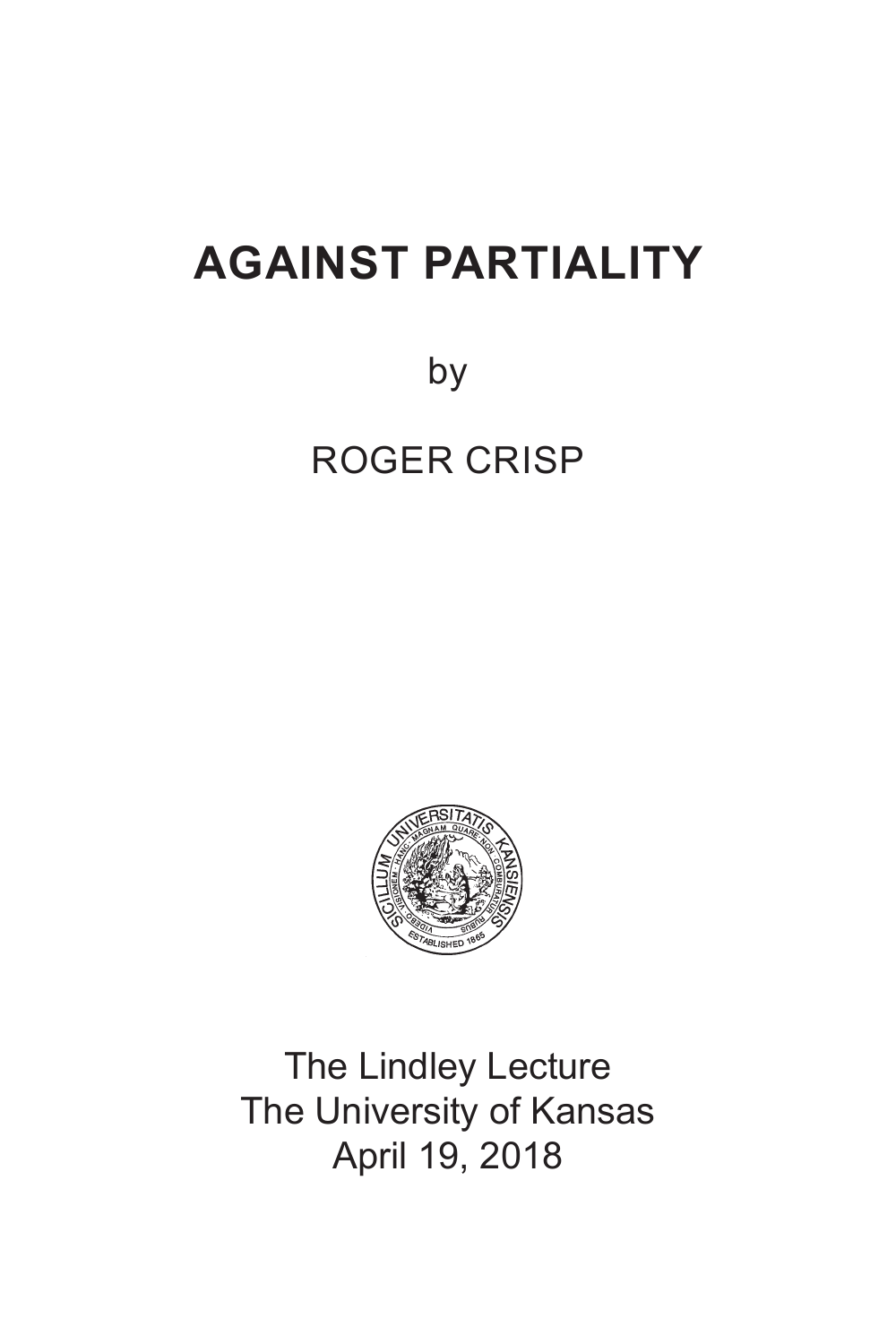The E. H. Lindley Memorial Lectureship Fund was established in 1941 in memory of Ernest H. Lindley, Chancellor of the University of Kansas from 1920 to 1939. In February 1941 Mr. Roy Roberts, the chairman of the committee in charge, suggested in the *Graduate Magazine* that

the Chancellor should invite to the University for a lecture or a series of lectures, some outstanding national or world figure to speak on "Values of Living" — just as the late Chancellor proposed to do in his courses "The Human Situation" and "Plan for Living."

In the following June Mr. Roberts circulated a letter on behalf of the Committee, proposing in somewhat broader terms that

The income from this fund should be spent in a quest of social betterment by bringing to the University each year outstanding world leaders for a lecture or series of lectures, yet with a design so broad in its outline that in the years to come, if it is deemed wise, this living memorial could take some more desirable form.

The fund was allowed to accumulate until 1954, when Professor Richard McKeon lectured on "Human Rights and International Relations." The next lecture was given in 1959 by Professor Everett C. Hughes, and has been published by the University of Kansas School of Law as part of his book *Student's Culture and Perspectives: Lectures on Medical and General Education.* The selection of lectures for the Lindley series has since been delegated to the Department of Philosophy.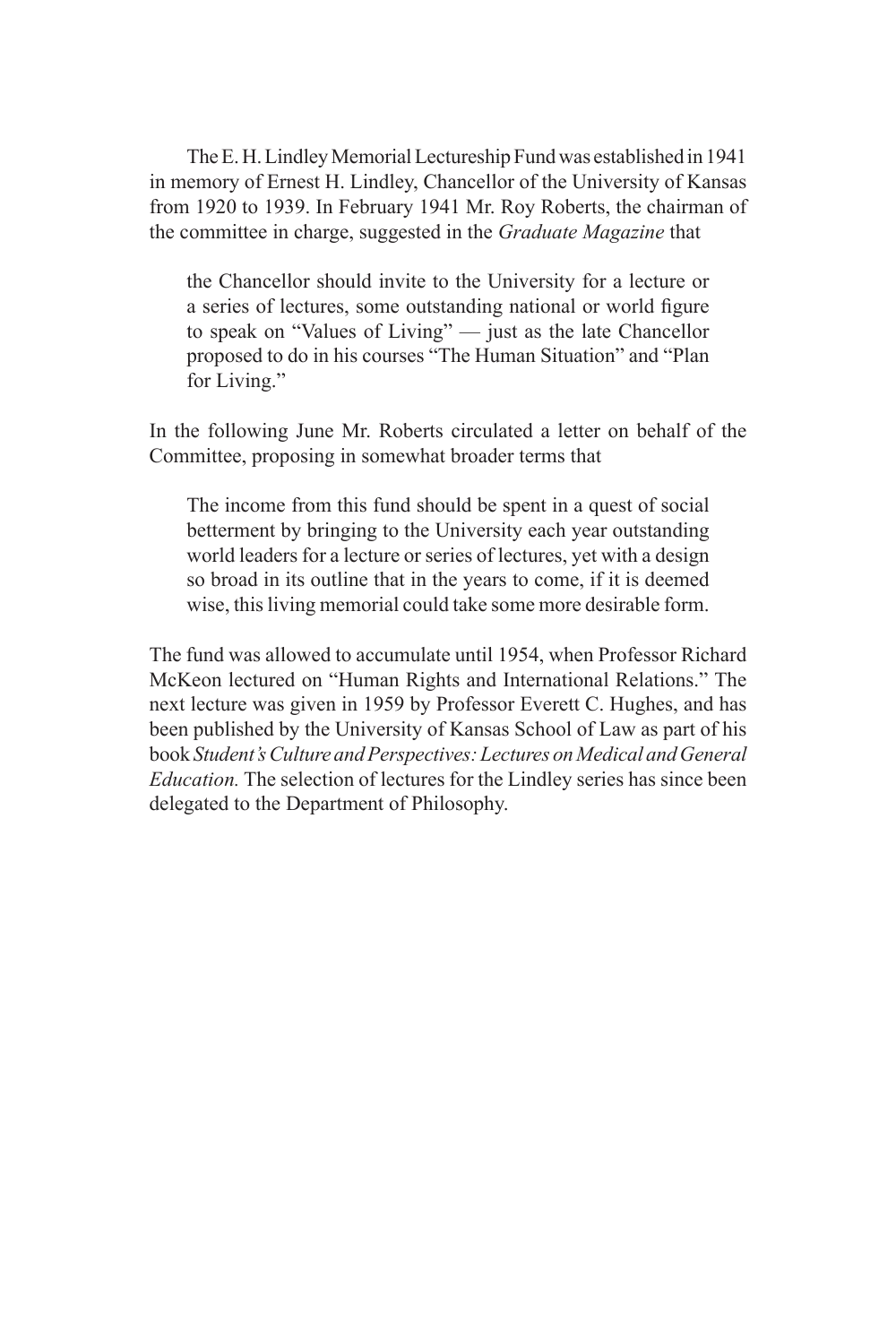# **Against Partiality**

by

Roger Crisp

Professor of Moral Philosophy St. Anne's College, Oxford

The Lindley Lecture, The University of Kansas April 19, 2018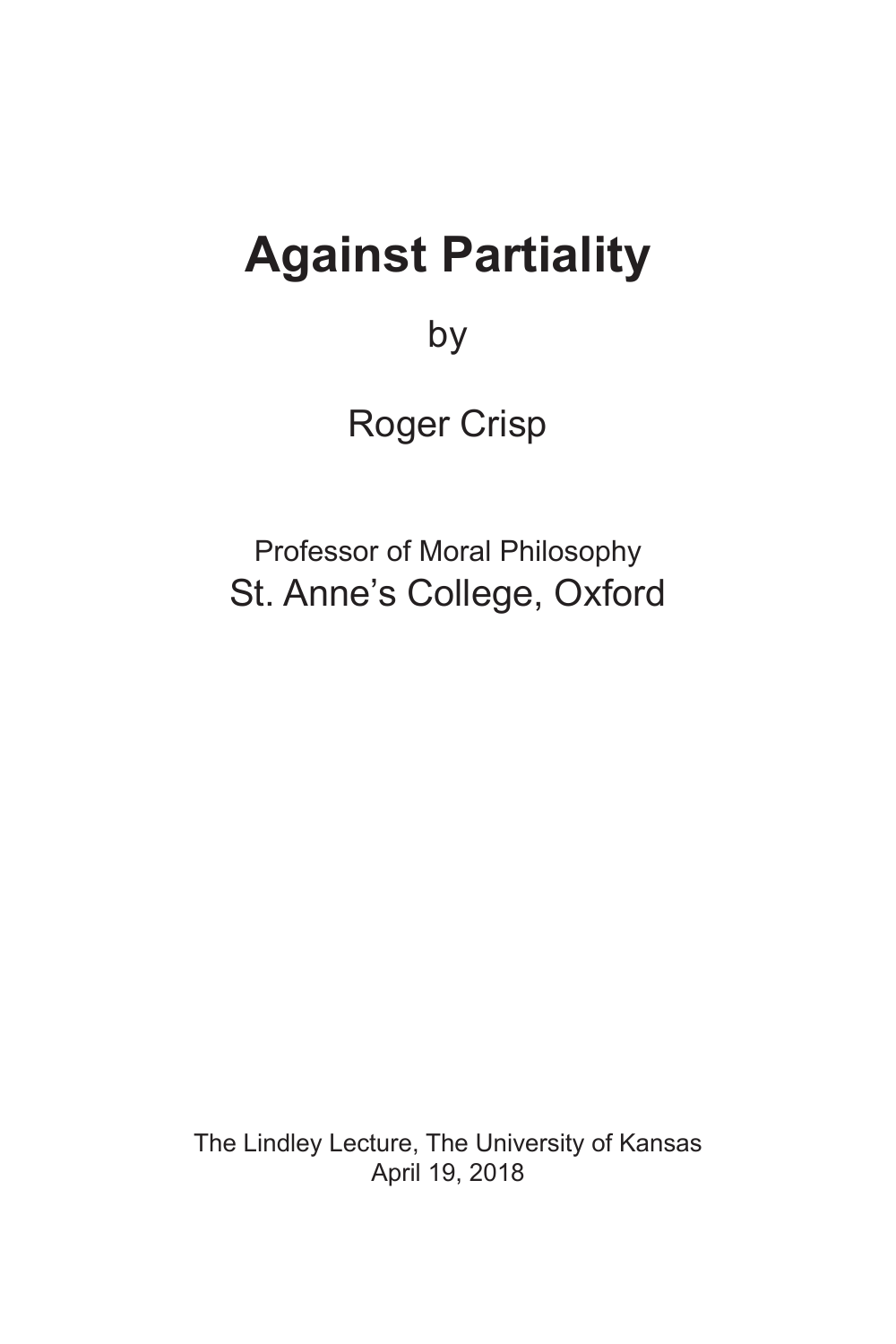© Copyright 2018 by Department of Philosophy University of Kansas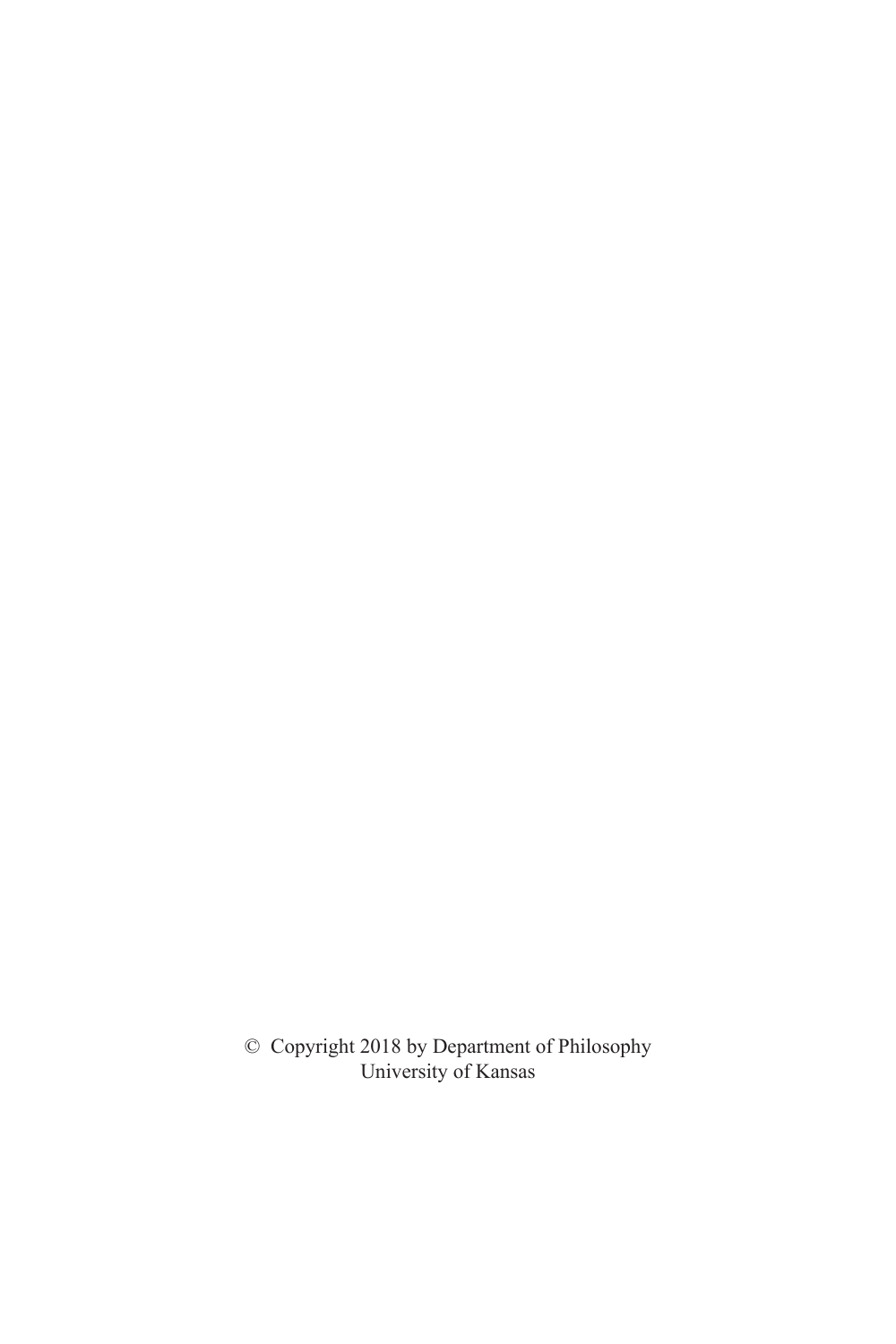### **Against Partiality**

Roger Crisp

Professor of Moral Philosophy, University of Oxford Uehiro Fellow and Tutor in Philosophy, St Anne's College, Oxford Professorial Fellow, Australian Catholic University

Our natural uncultivated ideas of morality, instead of providing a remedy for the partiality of our affections, do rather conform themselves to that partiality, and give it an additional force and influence. (Hume, *Treatise* 3.2.2.8)

There is a spurious benevolence too often taken for the genuine, which proceeds from violent attachments to particular persons: some will do anything for those they fancy, but nothing for those whose faces they do not like. This stands but one little remove from selfishness … Sterling benevolence … knows no bounds besides those of reason. (Tucker, *Light of Nature Pursued* 2.334-5)

Most of us believe that impartiality has a place in morality, in sharing a cake between several equally deserving children, for example, or in a judge's decision in a court of law. But many also hold, especially when it comes to benevolence,<sup>1</sup> that reasons can arise from certain special relations in which one stands to others, relations, as Henry Sidgwick puts it, 'where affection normally exists, and where it ought to be cultivated, and where its absence is deplored if not blamed'.<sup>2</sup>

According to Sidgwick, it is quite easy to list the categories of human beings to whom, according to common sense, we have (partial) reasons of benevolence:3 our parents, spouse, children, and, to a lesser degree, our kin; beneficiaries and friends; neighbours and fellow citizens; those of our own race; and in general human beings 'in proportion to their affinity to ourselves'; our country, and smaller institutions we are involved in; those we come into contact with.<sup>4</sup>

Those who believe that moral reasons are *ultimately* impartial may well claim that we have *derivative* reasons to be partial in our emotions, dispositions, actions, and so on.<sup>5</sup> Utilitarians, for example, will argue that, given the happiness we find in partial relationships, their motivational effects, and the epistemic advantages in coming to know certain other people's interests especially well, we have reasons to enter into and to sustain partial relationships.<sup>6</sup> That these reasons are derivative is shown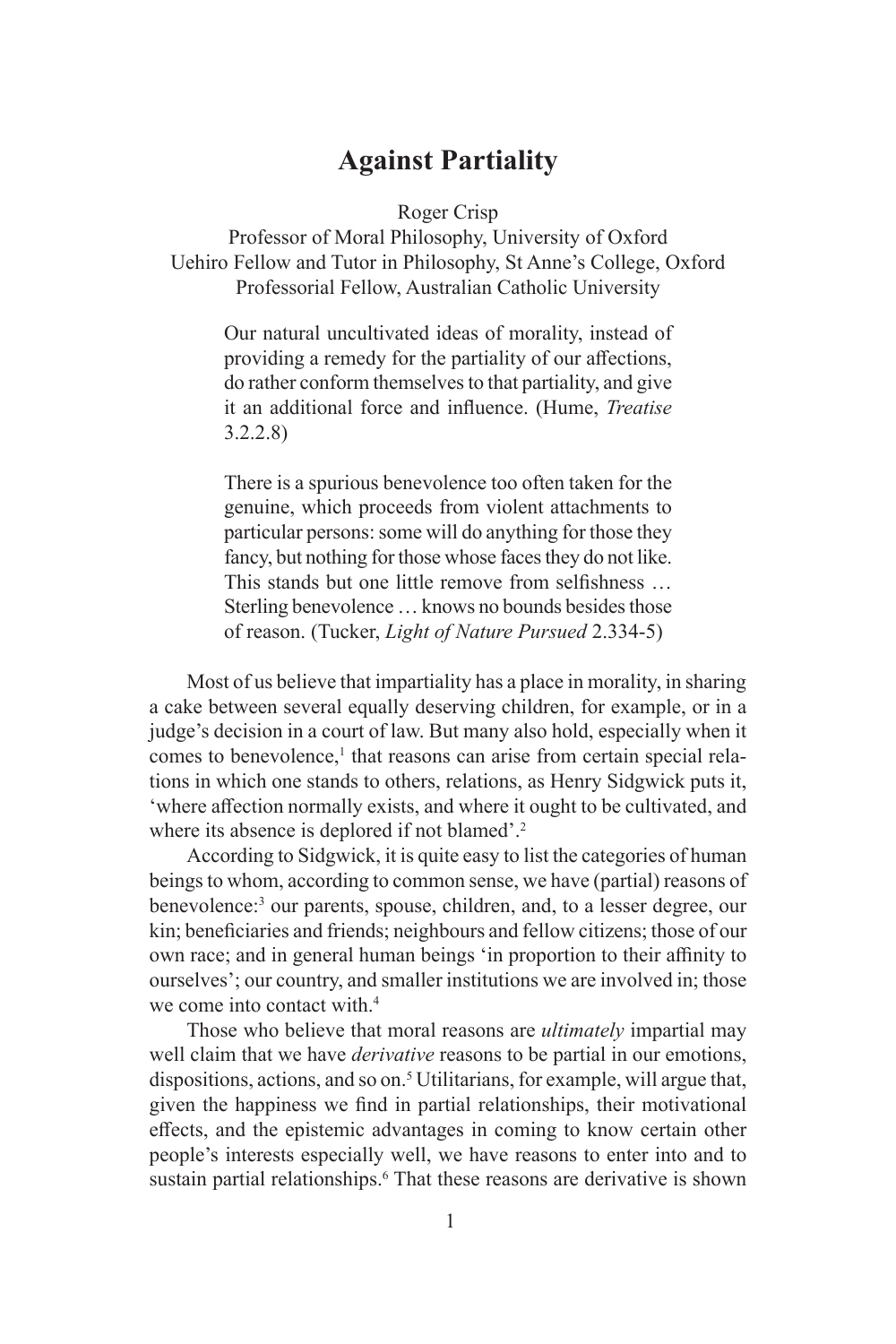by the fact that their grounds can be elucidated without attaching any special normative or evaluative weight to partial relations in themselves.<sup>7</sup>

Others, however, hold the view that there are ultimate partial reasons. One way to state the position is in the form of an unadorned basic principle:<sup>8</sup> another's being one's child or friend, say, is of straightforward, unmediated, and ultimate moral relevance, justifying deviation from impartial beneficence in its own right.<sup>9</sup> But of course it is also possible to provide further elucidation and defence. Consider, for example, Simon Keller's sophisticated and ecumenical defence of partiality, which incorporates elements of Kantianism in its account of the value of individual persons, and of consequentialism in its recognition that any distribution of partial responsibilities within any society has to be broadly justifiable from the impartial point of view.<sup>10</sup> Keller insists, however, that one cannot derive specific conclusions about partial reasons or obligations from an impartial principle on the one hand and specific descriptive premises about human nature and our current circumstances on the other. That is partly because of imprecision, but also because, as we can recognize from a 'particularist' understanding of our own experience in relationships with others, there are partial reasons which may outweigh impartial reasons based on what is valuable overall.11 A father, for example, has stronger reason to fund treatment for his daughter's asthma than to meet the greater needs of certain children unconnected with him.12 As Keller notes, this does introduce an element of what he calls 'primitivism' into his account: 'At some point, we need to say that certain moral standards of partiality simply do exist'.13 And this brings us back to a basic principle of partiality.

Yet others offer defences of partiality which may appear to be derivative, but when specified turn out to be ultimate. Consider the views that one has ultimate reason to pursue one's ground projects, to fulfil one's commitments, or to participate in relationships one has reason to value.<sup>14</sup> These views, as stated, do not include any commitment to partiality: ground projects, commitments, and valuable relationships may be, and perhaps should be, entirely impartial. But current proponents of the views specify them with the claims that we have special and particular reasons to engage in certain partial ground projects, to make certain partial commitments, to participate in certain partial relationships.

One might distil Sidgwick's categories into three: kin or family relationships; personal, social, and political relationships; and the relationship between beneficiary and benefactor. I shall address each of these in separate sections below.15 Sidgwick's reference to racist partiality, as standard within the philosophy of his time as in society at large, $16$  is evidence of the point that he goes on to make: that the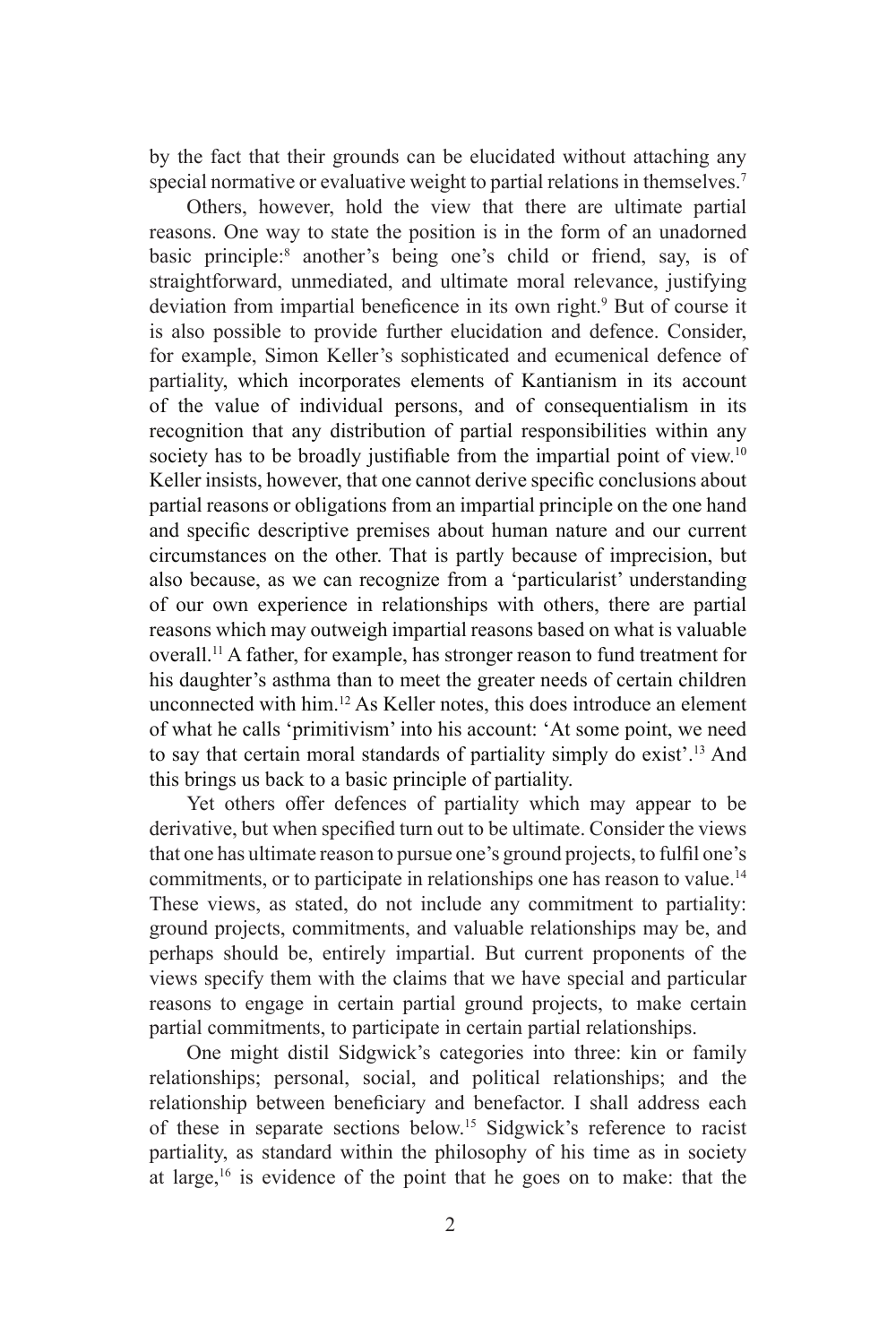difficulty of making partial reasons more precise is compounded by the great temporal and spatial variation in views of the scope and stringency of duties of benevolence.<sup>17</sup> But it also poses a general challenge for any defence of an ultimate reason of partiality. Though views of the scope of benevolence have indeed varied over time, the belief that race, broadly construed, is a morally relevant property has been widespread until relatively recently. An ancient Greek would have taken it as obvious that a Greek should give priority to Greeks, just as most of Sidgwick's white contemporaries took it as obvious that whites should give priority to whites. One important task for any contemporary defender of partiality is therefore to answer what one might call the *racial analogy challenge*, 18 by explaining the disanalogy between their favoured property and that of race, and bringing out the normative significance of the former.<sup>19</sup> That significance should be manifest on reflection. Imagine a case in which I am asked why I am offering a harmless painkiller to someone in agony. The fact that the painkiller will alleviate their agony stands up to reflection as an appropriate reason for giving it to them. The question is whether the relational properties used to justify partiality can survive the same scrutiny.

The racial analogy challenge is a problem in particular for defenders of ultimate reasons of partiality, since there may be a dialectical standoff between the racist and the proponent of partiality to, say, children or friends.20 Such a stand-off should be especially worrying to the defender of partiality when they consider that biological and cultural evolution have led us to be partial in some degree not only to our friends and family, but also to our own race.<sup>21</sup>

There are of course some obvious disanalogies between certain alleged grounds for partiality and race, thinly construed: certain kinds of shared history, for example.<sup>22</sup> But later I shall suggest that it may be these properties stand up to reflection as badly as race. Part of the point of the racial analogy challenge is to alert us to the possibility that the properties we now tend to take as grounding partiality may turn out to be as irrelevant as race, thinly construed, has turned out to be. Some authors have provided a broadly ethical response to the challenge. Samuel Scheffler, for example, suggests that we have no reason to value relationships that are 'degrading', 'demeaning', 'unhealthy', 'exploitative', or 'oppressive'.23 But these notions seem too thin on their own to distinguish between relationships based on mere race and those based on, say, friendship. At this point, the mere (non-derivative) claim that standard personal relationships just are valuable is too close for comfort to the same claim about race, especially given that relationships of friendship and so on can be said to undermine human flourishing in the same way as actual racism,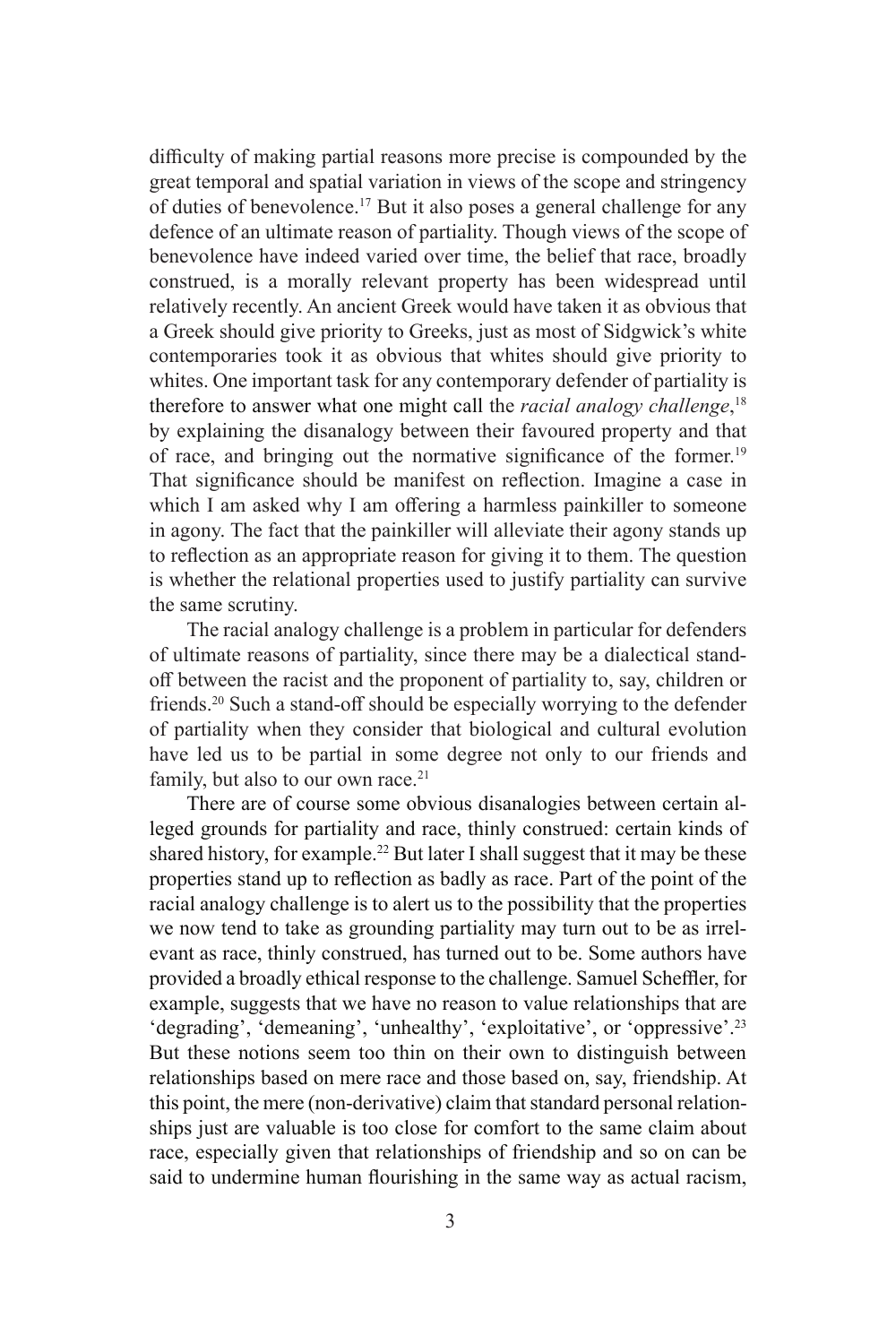by diverting resources to people who can derive less benefit from them than others.24 But note that my primary aim in what follows is to suggest not that the racial analogy challenge *cannot* be met in the case of partial benevolence, but merely that *how it might be met* is a question worthy of serious consideration.

### **1. Kin**

Sidgwick includes the duties arising from familial relationships in the same category as those based on race, both of them 'arising out of comparatively permanent relationships not voluntarily chosen'.25 His criticism of alleged familial duties focuses primarily on their unclarity.26 We think parents have a special obligation to their children, but we also accept that they can go too far in benefiting them or in sacrificing themselves for the benefit of their children. How far is too far?

Consider the following case:

*My child.* I am outside a burning house, and can save either my child or some other child. All else is equal.

Many common-sense moralists will claim that it is obvious that I should save my child. Sidgwick himself would probably be unimpressed by this common-sense view:

> [S]uppose that I am thrown with my family upon a desert island, where I find an abandoned orphan. Is it evident that I am less bound to provide this child, as far as lies in my power, with the means of subsistence, than I am to provide for my own children?<sup>27</sup>

The common-sense moralist, however, will insist that it is quite evident that there is an obligation to give priority to one's own child at least in some circumstances — not perhaps to provide them with superior food, but certainly *in extremis* to save them rather than the orphan.

But is it a problem that the common-sense principle advocating priority to one's children in certain cases will not give precise guidance in all possible cases? I suggest not, since Sidgwick's insistence that any acceptable moral principle must be fully action-guiding in all possible circumstances is based on a false analogy between standards in philosophical ethics and in natural science. Consider the following passage: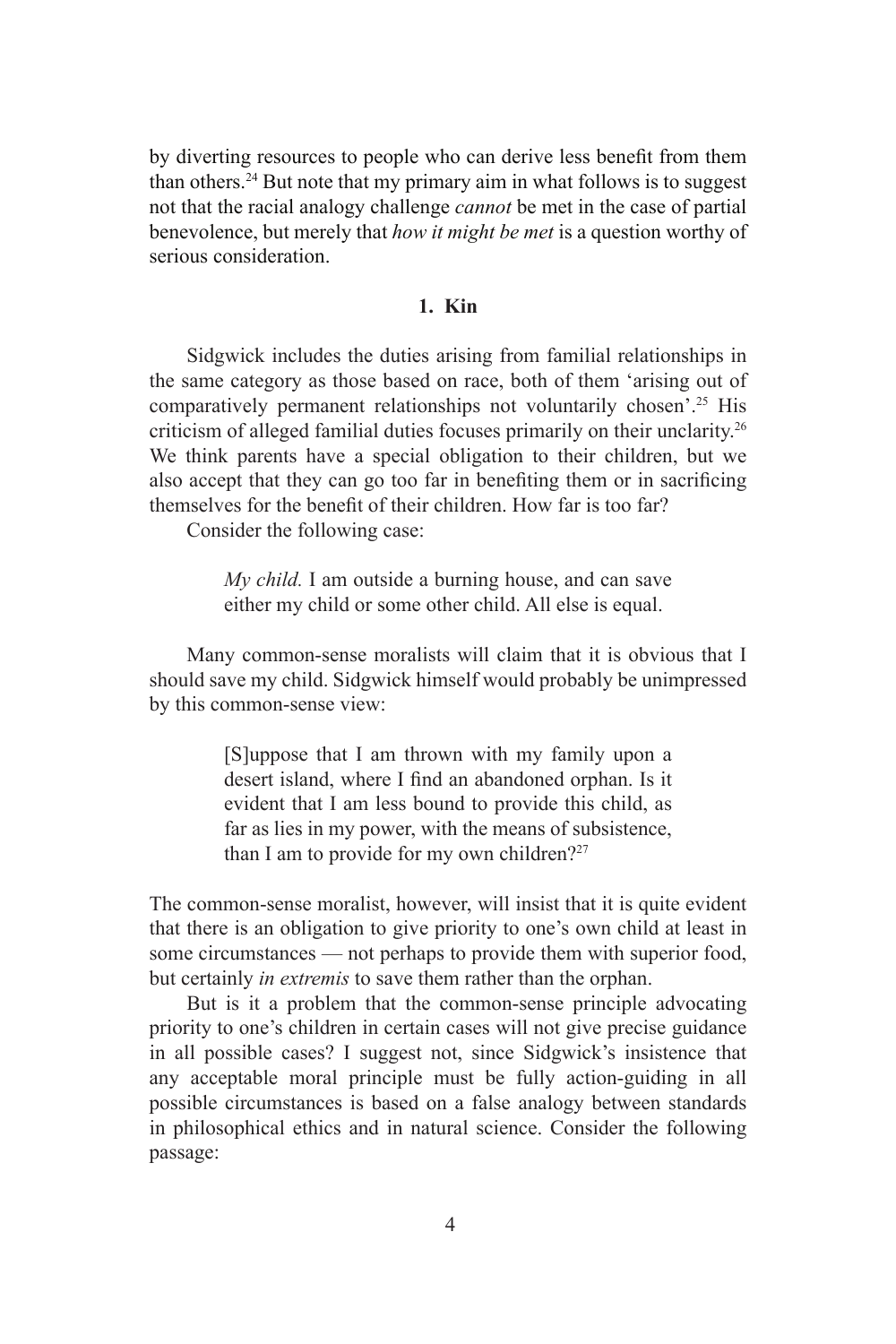[G]eneral rules and maxims may ... be found mutually inconsistent ... and here too conduct appears to us irrational, or at least imperfectly rational, not only if the maxims upon which it is professedly based conflict with and contradict one another, but also if they cannot be bound together and firmly concatenated by means of some one fundamental principle. For practical reason does not seem to be thoroughly realized until a perfect order, harmony, and unity of system is introduced into our actions.28

Sidgwick fails to learn from Aristotle that something analogous to perceptual judgement about particular cases is required for (at least, human) agency. Sidgwick accepts the need for such judgement at the level of ethical theory itself, advocating what he calls 'philosophical intuitionism', the view that ethics consists in the attempt 'to enunciate, in full breadth and clearness, those primary intuitions of Reason, by the scientific application of which the common moral thought of mankind may be at once systematised and corrected'.29 But even in the case of a relatively straightforward theory such as hedonistic utilitarianism judgement will be called for in particular cases properly to assess the intensity and duration of the pleasures and pains which the various options open to one will produce, and to weigh those factors against each other and compare them across options.

Should we, then, accept that parents have a reason to give priority to their own children? What might be the ground of this reason? First, note that it is as hard as it is in the case of racial similarities to see how a *mere* genetic relation, even a close one, can be normatively ultimately relevant.30 Consider the following case:

> *Lost sperm.* A man provides sperm for a randomized controlled trial. The test-tube containing the sperm is blown by wind from an open window into a package of test-tubes from sperm donors, which are then sent to a fertility clinic. The sperm is used to fertilize an egg, and a baby is later born. Several years later, the man finds himself outside a burning house, where he can save either his child or some other child. All else is equal.

It is difficult to believe that this man's genetic relation to his child provides him with an ultimate reason to give priority to that child, whether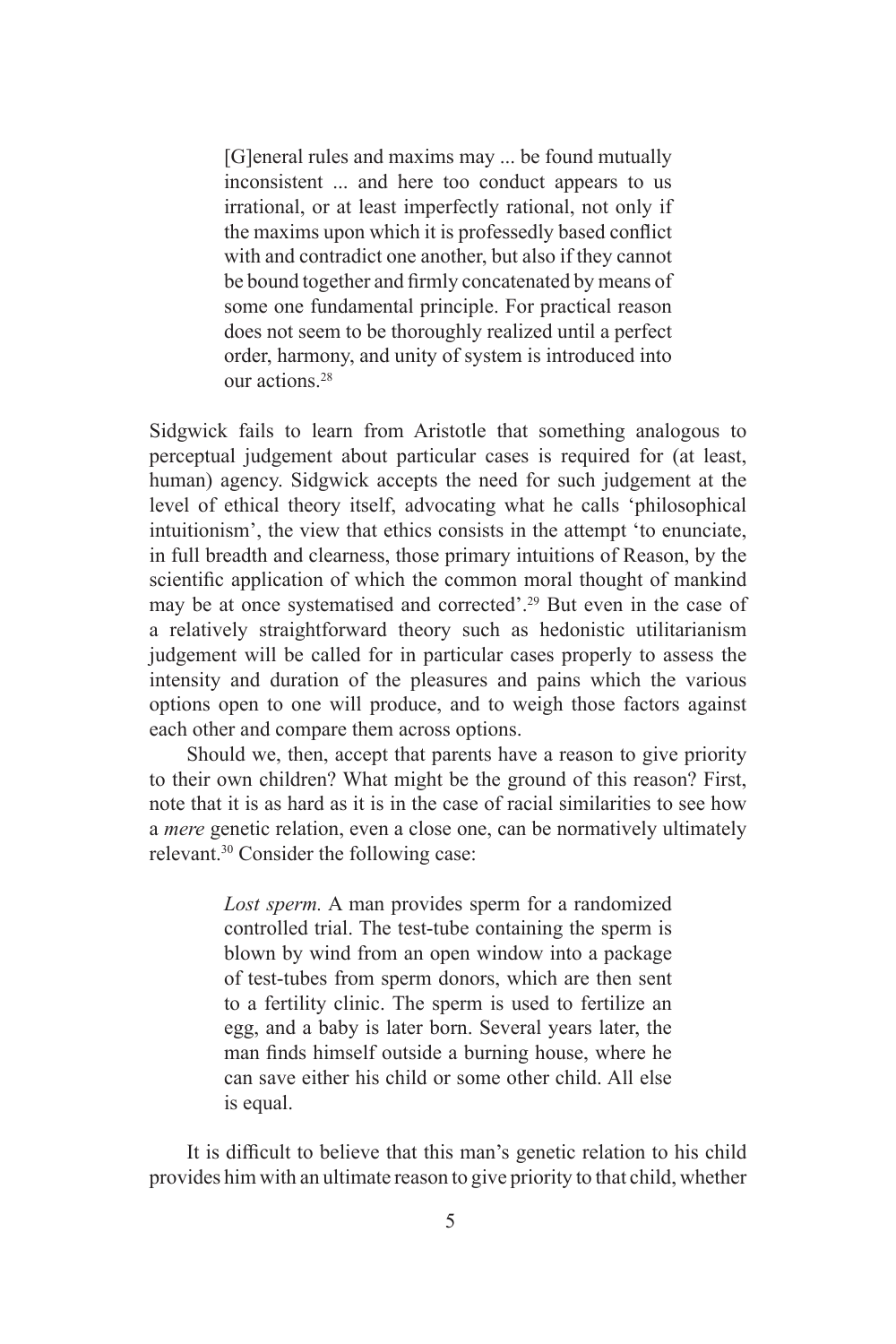or not he is aware of the events leading to his genetic parenthood. Note that my argument is not meant to rest on our judgement of this case in particular. As we have already seen, there are different examples which might suggest the opposite conclusion. The point of this case, and indeed most of the other cases below, is heuristic: here, to enable us to see that, on reflection, mere biological relationships are morally irrelevant. By isolating them, we can see them for what they are. $31$ 

It might be claimed — by an Aristotelian perfectionist, perhaps that a preference for one's own relatives over strangers is part of human nature and so to be acted on. But it may be that racism is also natural to human beings. That some action-type is characteristic of human beings is in itself irrelevant to whether there is a reason to engage in it.

It might be suggested also that the causal process leading to genetic parenthood is significantly more direct in this case than in standard cases (the same claim may be made against some of my other examples below). That is true; but degree of causal directness is, at least sometimes, morally irrelevant. If I kill you using some elaborate Rube Goldberg machine, that is as bad, other things being equal, as my stabbing you to death (this is not to deny that the latter may be evidence of a worse character). In other words, the onus here is on the objector to explain the moral significance of causal indirectness, at least in this case, and as yet no general attempt to explain such significance has won anything close to widespread acceptance.

The case I have been discussing involves the bringing of a new individual into being. Perhaps my conclusions will not carry across to cases of partiality involving already existing individuals. But consider:

> *Siblings.* Sperm is donated in a fertility clinic and used to fertilize two donor eggs from the same woman. The resulting fetuses are gestated by two different women, and none of the parties involved ever meet. Several years later, one of the children finds herself outside a burning house, where she can save her sibling or some other person. All else is equal.

Again, it is hard to see why the genetic relation between these two individuals grounds any reason for priority.

 I accept that *Lost sperm* is a non-standard instance of parenthood. Usually, the birth of a child is a result of certain intentional, voluntary actions by the parents, often consisting in an attempt to produce a child whom they will nurture. Could such action itself provide a reason in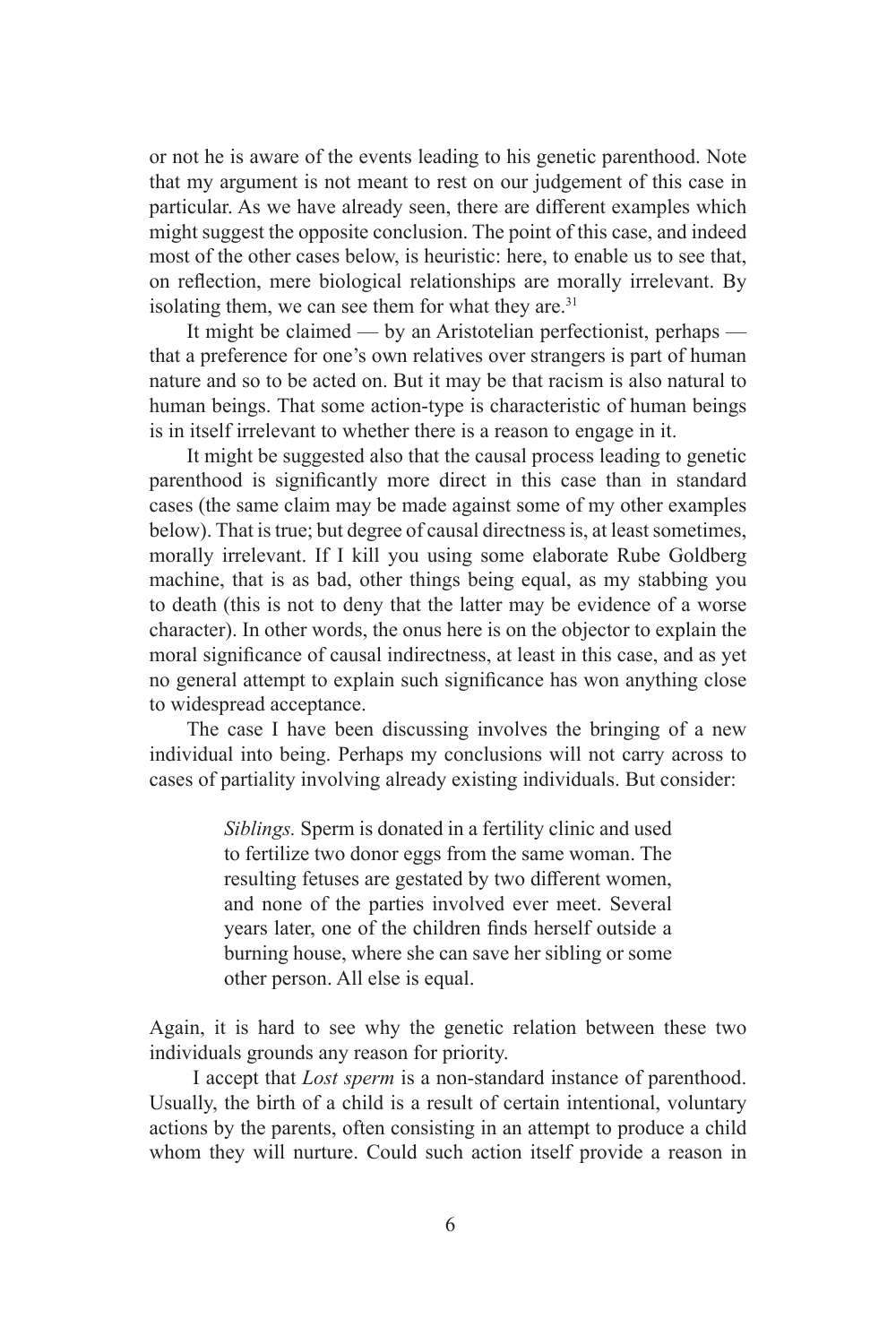favour of priority to one's own children?32 Sidgwick does consider such a view, but claims that it implies that parents have a right to diminish the happiness of their children to any non-negative level, even to the point of killing them painlessly if their life as a whole has been above the zero level. Children treated in this way, he suggests, could have no complaint against their parents, since without them they would not have existed at all. But this is to assume that parents owe their children only a life at or above the zero-level. It could be that morality requires parents to make their children's lives as good as possible, or at least as good as most would think reasonable in the circumstances.

Consider now:

*Stolen sperm.* A man provides sperm for a randomized controlled trial. The test-tube containing the sperm is subsequently stolen and used in a clinic to fertilize an egg, and a baby is later born. The thief plans to kidnap and nurture the baby, but fails, and the child is brought up by its mother. Several years later, the thief finds himself outside a burning house, where he can save either the child he intentionally and voluntarily caused to exist, in the hope of nurturing it, or some other child. All else is equal.

The mere fact that this thief has caused a child to exist with the intention of nurturing it seems insufficient to ground a reason for him to give its interests priority over those of others. Again, however, this is an unusual case. Parents often love and care for their children, benefiting them in various ways, and that loving care is often reciprocated. This, along with the fact that most believe the duties of adoptive parents are no less stringent than those of genetic parents, suggests that alleged reasons to favour one's kin may be better understood as based on personal or social rather than merely biological or causal relationships.<sup>33</sup> And it may be that alleged reasons for children to favour their parents are also reasons of gratitude, at least in cases in which the lives of the children are above the zero level or some higher threshold. So let me consider such potential bases for reasons in general.

#### **2. Personal, Social, and Political Relationships**

In a *Burning House* case analogous to that above, most would accept that the fact that one of the people one can save is one's friend is a reason to give them some priority. What is that reason grounded on? One answer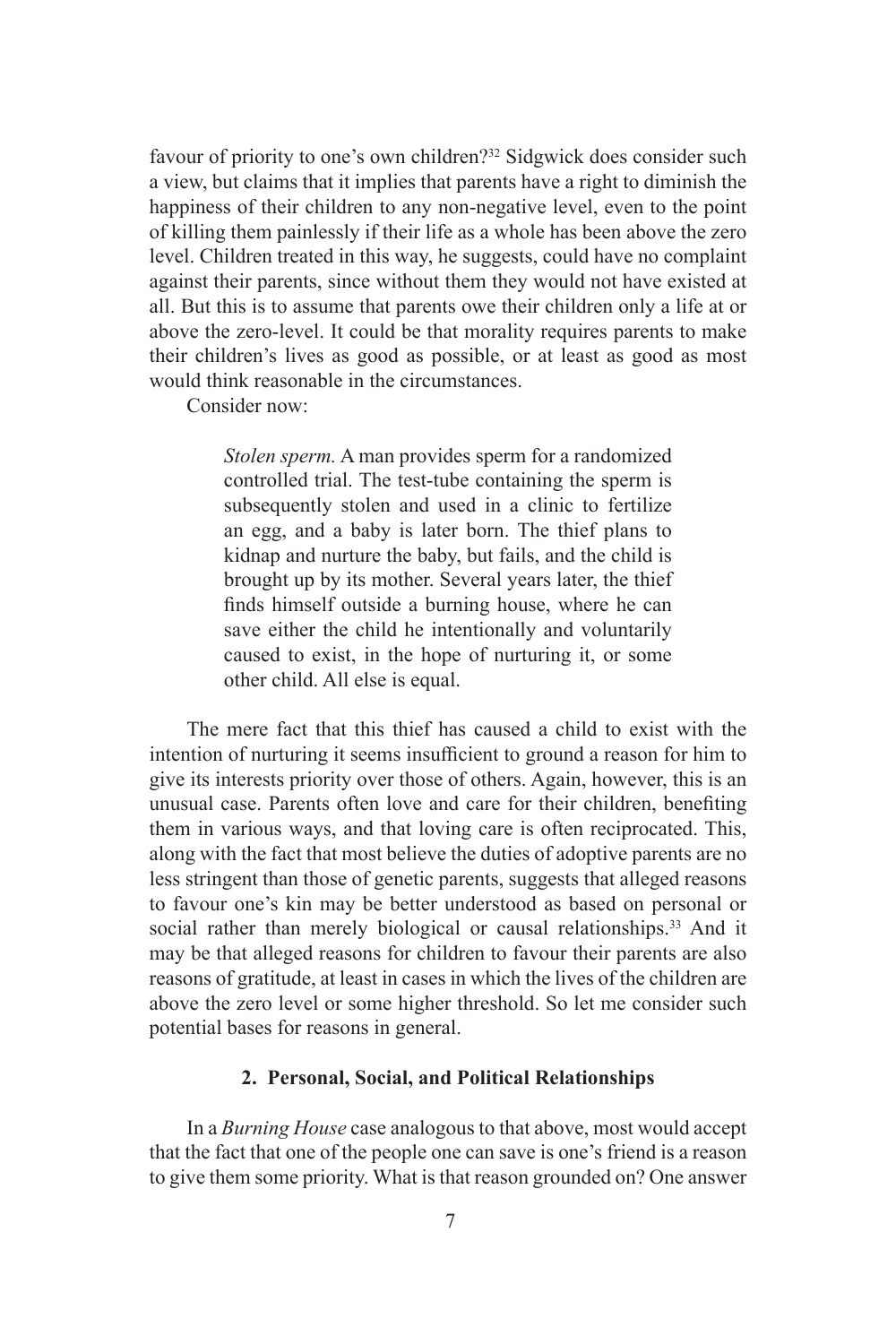is the non-derivative claim that friendship itself has basic normative relevance, or that it is a 'role obligation' of a friend to be partial.<sup>34</sup>

This response faces the racial analogy challenge. But one obvious disanalogy between racism and friendship is that the former tends not to involve affection, and if it does then any such affection will probably be below some relevant threshold. Is a defence of partial reasons based on affection an ultimate or a derivative defence? If the claim is that liking X gives one some ultimate reason to give priority to it (e.g. the fact that one likes this vase gives one ultimate reason to save it rather than some other vase), it seems structurally analogous to derivative views based on utility, ground projects, or commitments. But if the claim is that (partial) affection between friends (say) is what grounds a partial reason, it seems to be claiming that reasons for friendship are ultimate, the reason-giving property being the existence of the kind of affection characteristic of friendship.

It is true that a defender of affection-based partiality might have to admit that in very unusual cases, in which a person feels deep affection for those of her own race, racist partiality is justified. Further, racism can be based on hatred, and if affection justifies partiality in another's favour, then we might expect hatred to justify partiality towards the non-hated. But we can anyway see that affection alone, of whatever strength, seems insufficient to justify partiality. Consider the following case:35

> *Titania.* Titania wakes. The first person she sees is Bottom. The second person she sees is Top. Because of the magic juice Oberon has sprinkled in her eyes, she has developed a deep affection for Bottom. Both Bottom and Top are in a burning house, and she can save only one of them. All else is equal.

Titania's affection for Bottom is a highly contingent psychological fact about her.<sup>36</sup> Had she seen Top first, she would have felt the same affection for him instead. Now it is not the case that her new affection for Bottom is of no practical significance for her. Imagine, for example, that for some reason she has to choose to marry either Bottom or Top. She has a straightforward self-interested reason to marry Bottom, since that relationship is likely to be happier and more successful than a relationship with Top. The question is whether her affection for Bottom would provide an ultimate justification for her giving *moral* priority to Bottom over top, and it is hard to see, on reflection, why it should.<sup>37</sup> Consider an analogous case, in which a judge finds herself liking one of two defendants much more than another. After the trial, if, for some unusual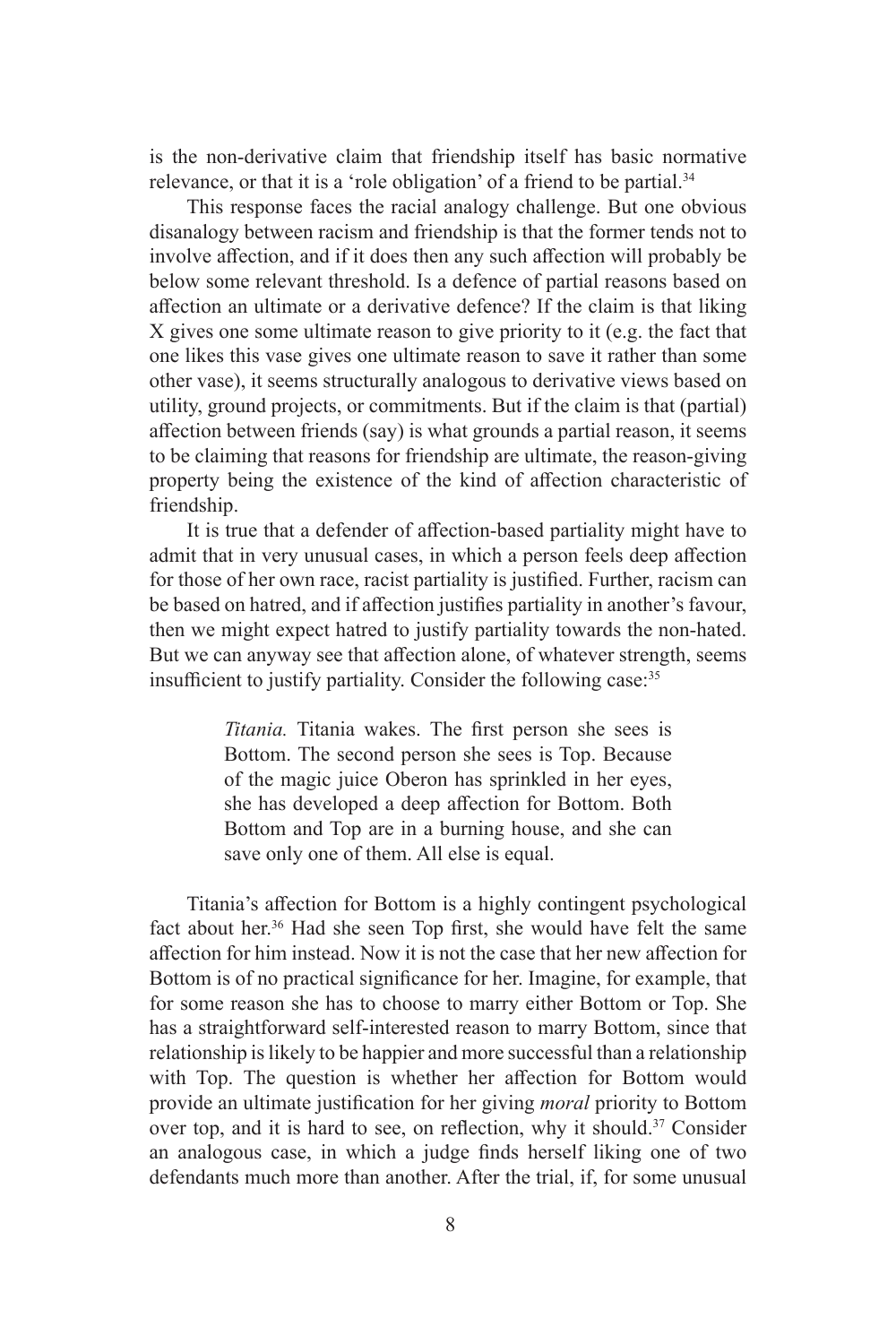reason, she has to spend a few minutes with one or other defendant, it might well be reasonable for her to choose to spend that time with the one she likes more, if we assume that neither defendant cares whether she chooses them or not. But if both defendants are found equally guilty, her greater liking for one is irrelevant to her judicial decision. What the *Titania* case shows, I suggest, is that in the domain of benevolence also mere affection can be placed in the same category of morally arbitrary and irrelevant properties as biological and causal relations. Nor does it matter if the affection in question is reciprocated (imagine that Oberon had caused Bottom to feel for Titania what she feels for him). The mere fact that two people feel affection for each other is not a good reason for either of them to give the object of their affection moral priority.

It might be objected that ordinary relations of affection are not like this. They are not usually brought about through manipulation, nor is their origin as independent of a person's qualities. But ordinary relations of affection are not up to us. We just find ourselves liking or loving some people, and not others; so the role of Oberon in the story is not essential.38 And we may like or love someone just because we find ourselves liking or loving some apparently non-evaluative feature of them: their smile, the sound of their laughter, the colour of their hair. But do we not, at least in many cases, feel affection for someone *because* of certain *good*  or 'loveable' qualities they have?<sup>39</sup> I might love my wife, for example, because she is beautiful, kind, and witty. But in that case why should I be partial to my wife, and not to those who are beautiful, kind, and witty? (Imagine that in the Titania case, both Bottom and Top were both equally well worthy of Titania's love.) And if it is claimed that I should prioritize these groups, we can anyway ask why should they be given any moral priority, except in so far as their kindness and other beneficial qualities are the result of free and voluntary actions they have taken, in which case we are talking not about duties based on personal or social relations, but about duties based on moral desert.

Personal and other social relationships often involve not merely affection, but engagement in joint activities. Could the relevant normative work be done purely by the conversations and other joint activities characteristic of such relationships? Consider the following case:

> *Red and Yellow.* Red and Yellow are twins. I have had one short, insignificant conversation with Red, in a cinema queue. We developed no special concern for one another. I have never met Yellow. I now find myself standing in front of a burning house, able to save either Red or Yellow. All else is equal.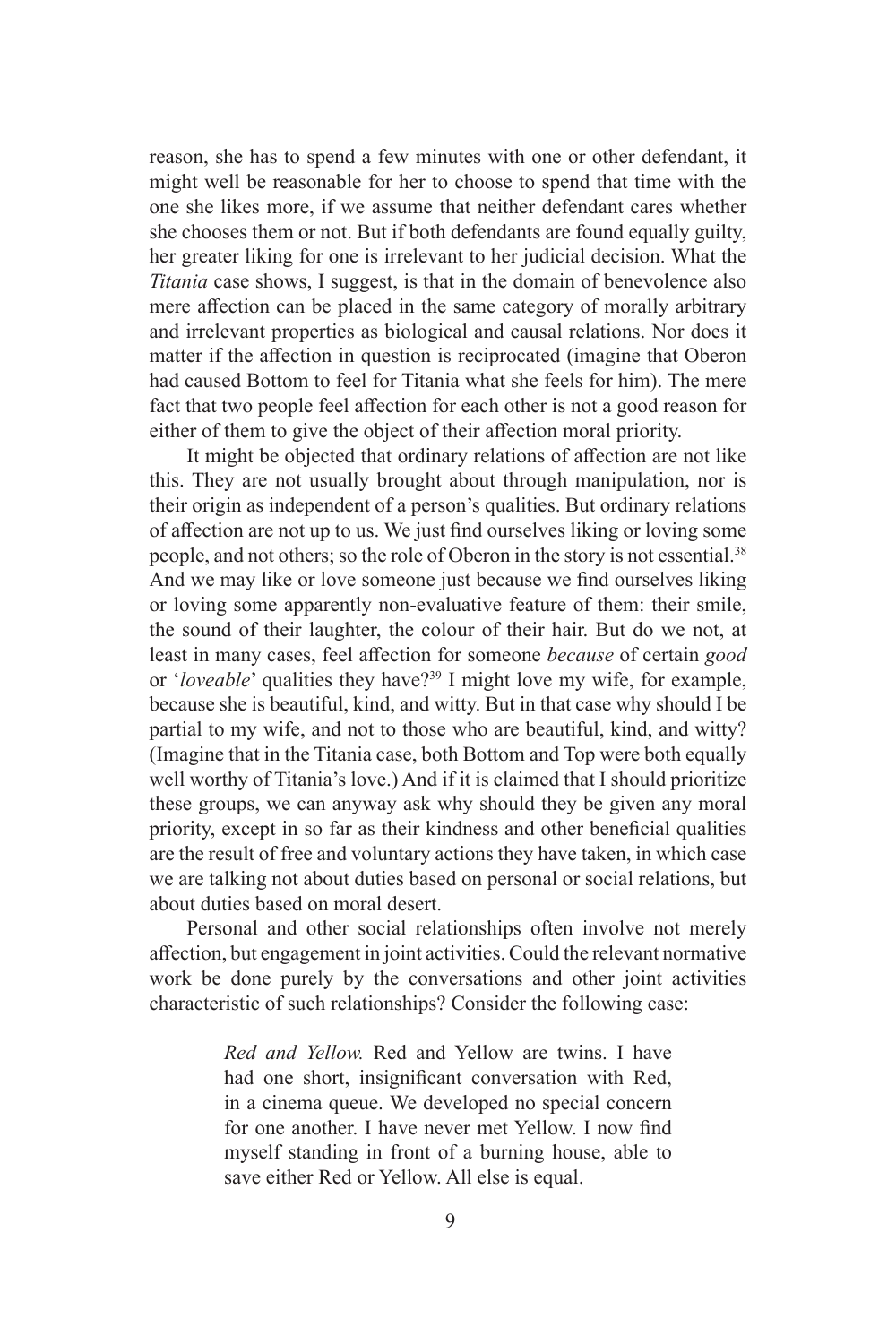If we assume that the activities and conversations characteristic of personal and social relationships are sufficient to justify partiality, then we might expect there to be some — admittedly weak — reason for me to favour Red. But there seems to be no such reason. Here the partialist may appeal to long-term projects — what Bernard Williams calls 'commitments'<sup>40</sup> — that involve one person in the life of another over time, and with which that person will be deeply identified. Niko Kolodny, for example, has argued that one's reason for loving some other person is the ongoing history that one shares with them, and that such love grounds special concern for and partiality to that person.<sup>41</sup>

Consider first the following case:

*Blue and Green.* Blue and I work together for many years, collaborating on many projects. We engage daily in many activities and conversations, some of them characteristic of friendship, and sometimes outside of work, in group outings. Though there is no spark in our relationship, we do not dislike one another in the slightest. We just feel no special concern for one another; nor do we have any commitments to one another, or reasons to be grateful. I have never met Green. I now find myself standing in front of a burning house, able to save either Blue or Green. All else is equal.

I see no reason for me to give priority to Blue over Green. But this case does not involve affection. So now consider:

> *Titania 2.* Titania 2 engages daily in joint activities and conversations characteristic of friendship, with two individuals, Bottom 2 and Top 2, though she feels no affection for either of them. Oberon 2 sprinkles some magic juice into Titania 2's eyes while she is asleep, which will ensure (i) that she comes to develops deep affection for the first person she sees with whom she is daily engaging in joint activities and conversations characteristic of friendship, and for whom she currently feels no special affection, and (ii) that Titania's feelings will come to be reciprocated by this person. When Titania 2 wakes, the first person she sees is Bottom 2. After some time, she has to decide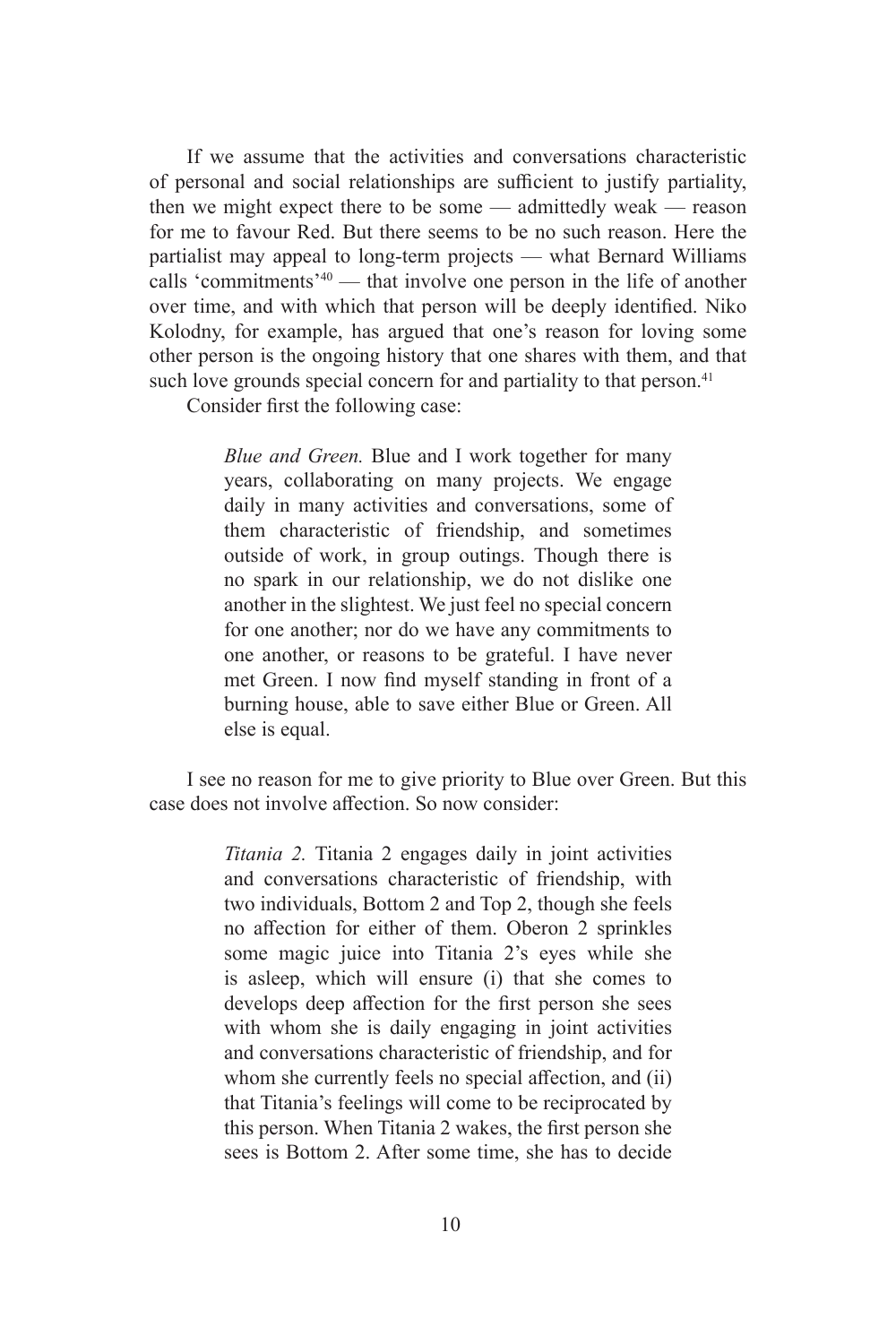between saving Bottom 2 and Top 2 from a burning house. All else is equal.

It does not seem unreasonable for Titania 2, before Oberon's intervention, to have felt no affection for either Bottom 2 or Top 2, nor for them to have felt none for her. The cases of Titania, and Blue and Green, suggested respectively that neither mere affection nor a shared history can ground partiality. That of Titania 2 suggests that the same is true of the affection that often develops when people share histories. Note that this is not to say that such affection is unreasonable or objectionable in itself. What is unreasonable is believing that such affection grounds reasons to discriminate against those for whom one feels no such affection.

#### **3. Gratitude**

But what about gratitude? Consider the following case:

*My benefactor.* I am outside a burning house, where I can save one of my major benefactors, or a stranger. All else is equal.

Many will believe that I have stronger ultimate reason to save my benefactor. If I have benefited from someone's else's actions, would it not be objectionably ungrateful not to give them some degree of priority in my practical reasoning?

Sidgwick accepts that the duty of gratitude is recognized within every morality, but again claims that the demands of any such duty are too unclear for it to be accepted as solidly based on intuition.42 As Sidgwick goes on to say, it is plausible to think that in standard cases gratitude requires some kind of 'equal return'. But should we be requiting the effort made by the benefactor, or the service actually provided? One obvious answer is that both ought to be considered. Sidgwick discusses only a rather peculiar version of this view, according to which a beneficiary ought to consider both and then select whichever option requires more from them. He then turns to the purely service-based view, and rightly points out that we would not think that a rich person saved from drowning by a poor ought to give as a reward whatever she would have been prepared to pay in advance for her life. He concludes: 'Something between the two seems to suit our moral taste: but I find no clear accepted principle upon which the amount can be decided'.

On reflection, it seems that gratitude should be seen entirely as a matter of intention on the part of the benefactor, rather than the service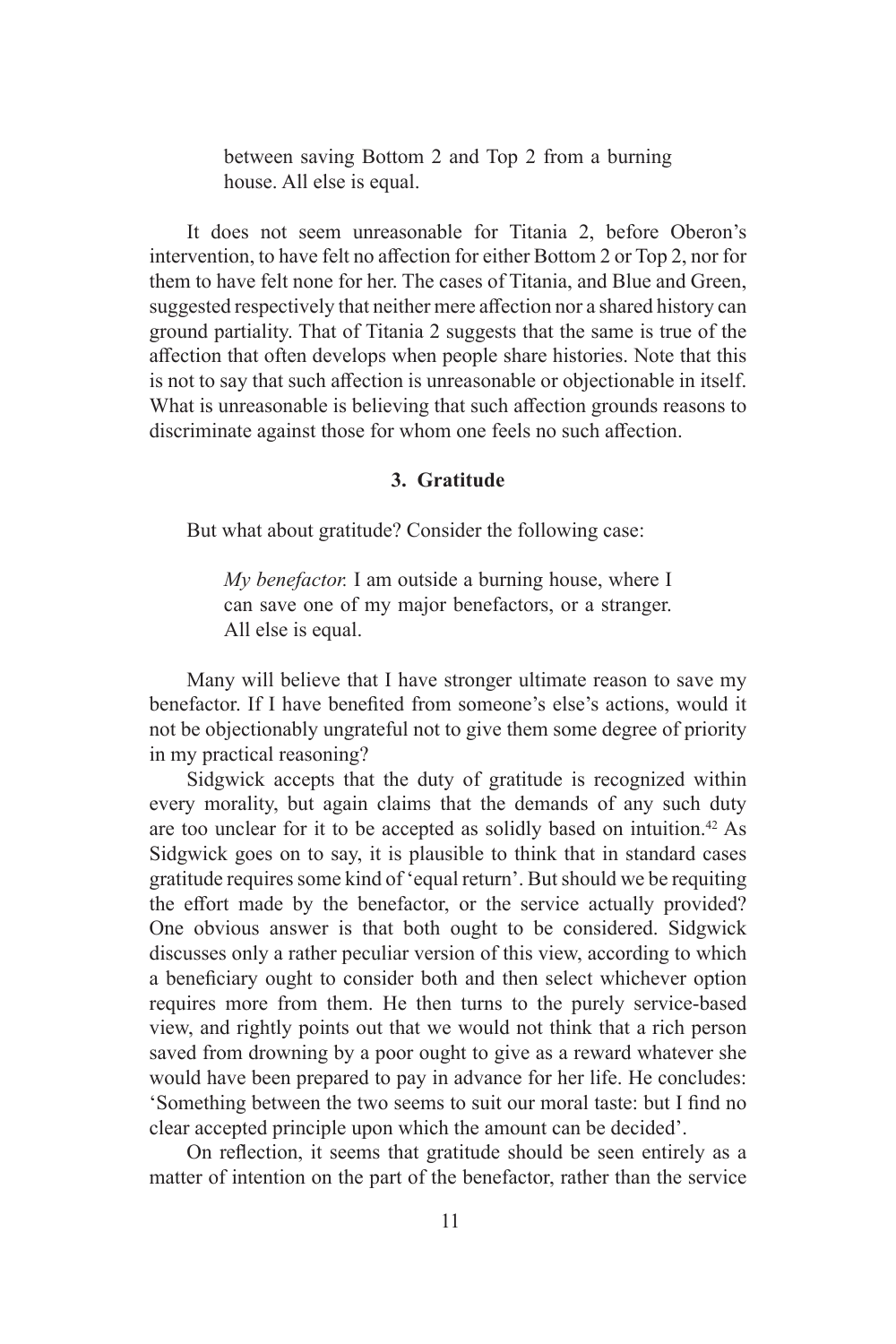provided. Imagine, for example, that both P and Q sought to benefit me, by sending me a cheque, but Q's cheque was lost in the post.43 Though *in fact* I shall probably be more grateful to P than to Q, and be more likely to reciprocate and to offer more in return, this seems quite unreasonable. Why should Q lose out just because of an inefficient postal service?<sup>44</sup>

Should we, then, understand gratitude in terms of the 'quality of will' of a benefactor, to use P.F. Strawson's phrase?<sup>45</sup> To deal with the lost cheque case, we might think that my duty of gratitude is not to those who actually benefit me, but to those who attempt to benefit me. Consider now the following case:

> *Potential benefactors.* I am outside a burning house, and can choose to save only one of the following: my benefactor, P; Q, who tried to benefit me and failed; or R, who, given the opportunity, would have tried as hard to benefit me as P and Q. All else is equal.

It would seem unreasonable to treat R differently from P or Q, since the quality of her will towards me is as good as that of P and Q.

Now consider a further case (*Potential benefactors 2*), the same as *Potential benefactors*, except that I can also choose to save another stranger, S, who *would not* have benefited me, given the opportunity, but only because they had been given certain drugs without their knowledge. Without those drugs, they would, given the opportunity, have benefited me. Again, it would seem unreasonable to treat S differently from R, since her failure to be well disposed to me is not her fault. What might seem to matter, then, is not the mere quality of a person's will, but the quality of a person's unmanipulated will.

Consider one further case (*Lack of concern*), in which there is another stranger, T, who would not have benefited me and who has not been manipulated by others. Here we have the intuition that it would not be unreasonable to give priority to P, Q, R, or S over T, perhaps choosing which of the four to benefit by lot. The quality of T's will is less good than that of the others, but this is almost certainly to some practically relevant degree because of factors beyond T's control. T is like she is in part because of her genetic predisposition to concern for others, her early experiences, her moral education, various events that have taken place, and so on. It may be that her own choices and decisions have affected her current character, but the fact remains that had things gone differently the quality of her will could have been the same as the others. For that reason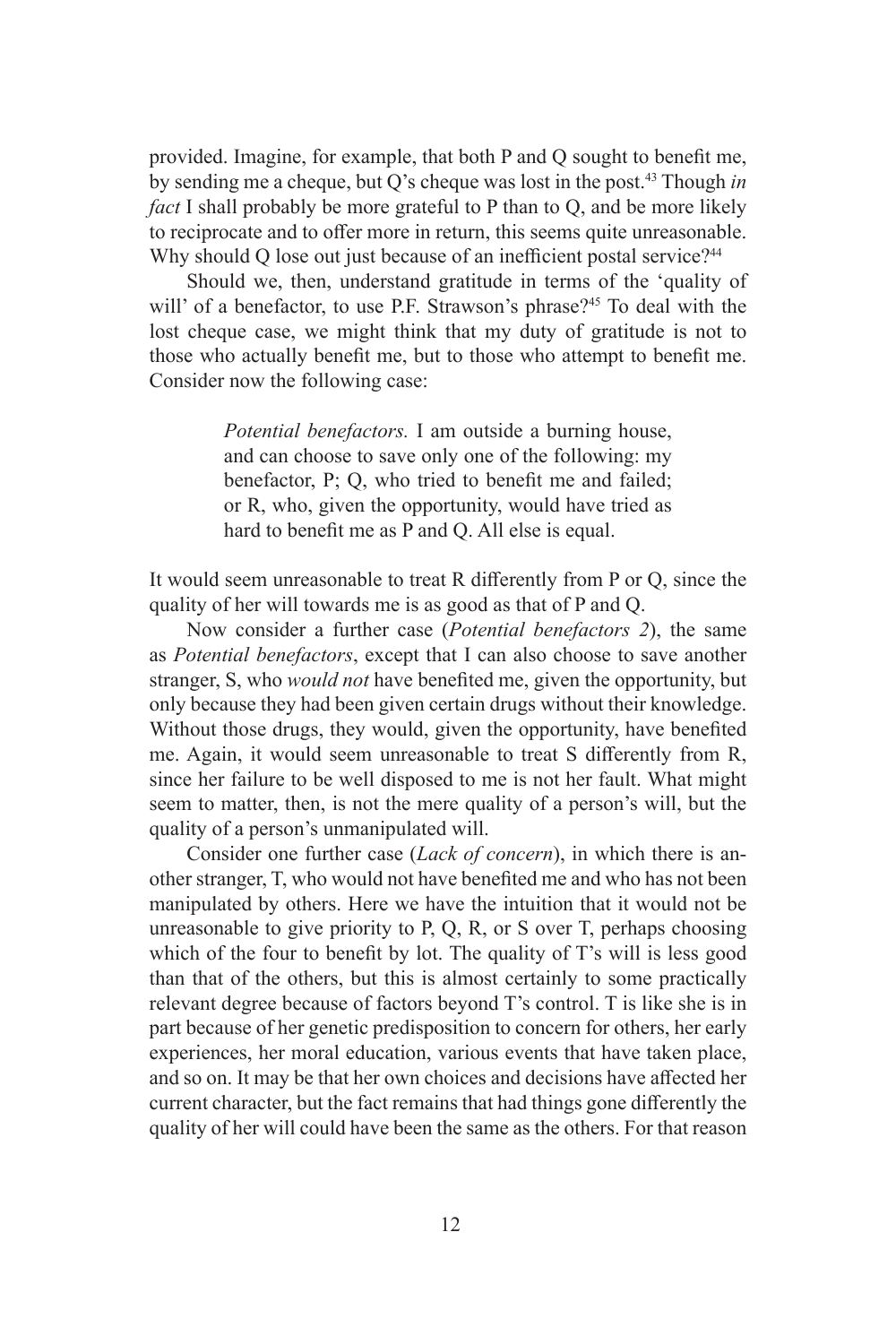it seems unreasonable to discriminate against her, or indeed anyone else, in distributing benefits on the basis of gratitude.

#### **4. Conclusion**

I have sought primarily to show that it is not unreasonable to question whether we have ultimate partial reasons to give priority to our kin, those with whom we are in certain personal, social, and political relationships, and our beneficiaries. Since most of us feel strongly inclined to be partial, it is indeed, as Scheffler suggests,<sup>46</sup> hard to imagine even this relatively modest view's becoming widely accepted. But that is more a point about us, our nature and our evolutionary and cultural histories, than about the plausibility of partialism about benevolence.47

#### **Notes**

1. Since I am speaking of reasons to act rather than merely to wish good on others, 'beneficence' might be thought more apt than 'benevolence'. But benevolence is usually taken to include doing good. The OED runs the two together in its primary definition, though the definition of beneficence confines it to action.

2. *The Methods of Ethics* (7<sup>th</sup> edn., London: Macmillan, 1907), p. 243. Sidgwick is here describing common-sense morality, not accepting it, and primarily identifying the subject of his discussion (his 'normally' allows that individual relationships may be reason-giving even in the absence of affection). All references to the *Methods* are to this edn. unless stated otherwise. Note also that, though my main focus is on reasons, the difficulties for partiality I raise arise also for alleged duties of partiality, or prerogatives or permissions to be partial.

3. *Methods*, pp. 246-7.

4. Sidgwick adds that those in urgent need have a special claim on us. He is discussing benevolence in general, and this duty might plausibly be characterized as impartial.

5. Cf. the distinction between reductionist and non-reductionist defences of partiality in N. Kolodny, 'Which Relationships Justify Partiality? General Considerations and Problem Cases', in B. Feltham and J. Cottingham (eds), *Partiality and Impartiality: Morality, Special Relationships, and the Wider World* (Oxford: Oxford University Press, 2010, 169-93), pp. 170-77.

6. *Methods*, pp. 432-6.

7. Some utilitarians have held that personal relationships themselves are constituents of well-being; see e.g. D. Brink, *Moral Realism and the*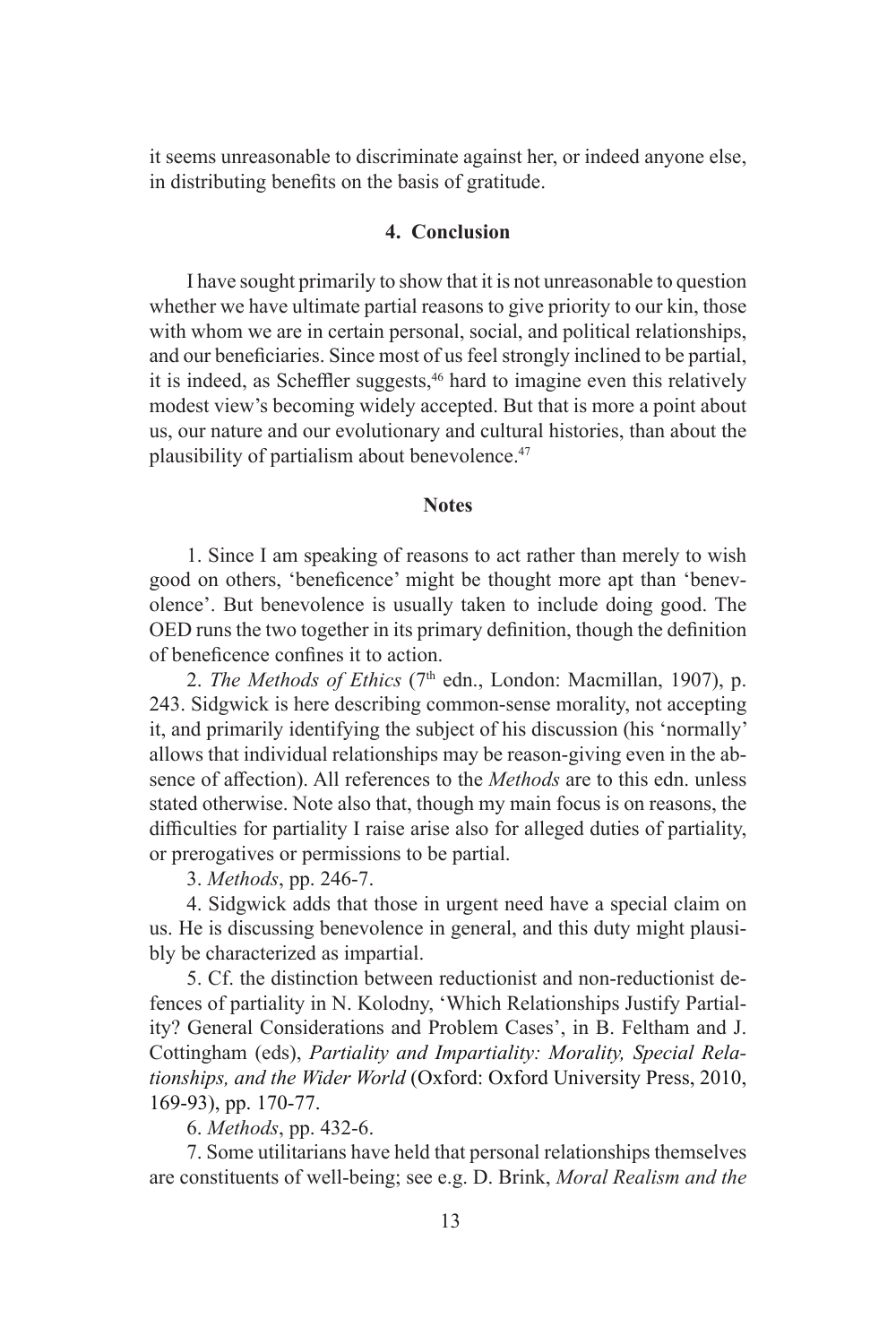*Foundations of Ethics* (Cambridge: Cambridge University Press, 1989), pp. 233-4. This defence of partiality is perhaps best classified as a view that, though it may appear ultimately impartial, turns out to be partial when specified; see main text below. Since I am concerned with benevolence as a source of moral reasons, I see as derivative the view that there is a self-interested reason to be partial because it promotes one's own good. Such a view may perhaps be found in E. Lord's recent defence of partiality: 'In order for creatures like us to fully thrive, we must participate in partial relationships with things that are valuable' ('Justifying Partiality', *Ethical Theory and Moral Practice* 19 (2016: 569-90), p. 584).

8. For a brief discussion of such positions, see S. Keller, *Partiality*  (Princeton: Princeton University Press, 2013), pp. 9-11.

9. See e.g. W.D. Ross, *The Right and the Good* (Oxford: Clarendon Press, 1930), p. 19; T. Jollimore, *Friendship and Agent-relative Morality* (New York: Garland, 2001), pp. 9-10, 162-3; for criticism, see R. Arneson, Consequentialism *vs.* Special-ties Partiality', *Monist* 86 (2003: 382-401), pp. 395-6.

10. *Partiality*, pp. 92-7, 101-8.

11. *Partiality*, pp. 98-101, 104-5.

12. *Partiality*, pp. 110-11.

13. *Partiality*, p. 111; see p. 114.

14. See e.g. S. Stroud, 'Permissible Projects, Partiality, and Plural Agency', in Feltham and Cottingham (eds), *Partiality and Impartiality: Morality, Special Relationships, and the Wider World* (131-49); D. Jeske, *Rationality and Moral Theory: How Intimacy Generates Reasons*  (New York: Routledge, 2008), ch. 4; S. Scheffler, *Boundaries and Allegiances: Problems of Justice and Responsibility in Liberal Thought* (Oxford: Oxford University Press, 2001), ch. 6.

15. My discussion of the second category will focus in particular on love and friendship, on the assumption that doubts about these will extend to more distant relationships, such as those of neighbours or fellow citizens.

16. See e.g. A. Barratt, 'The "Suppression" of Egoism', *Mind* 2 (1877: 167-18), p. 185: 'Besides his relation to nature which constitutes him an individual and gives content to his simplest Egoism, [man] is a member of a family, a profession, a social circle, a race, a country, and finally of an ideal society within his breast'. Race is mentioned by Scheffler as a currently accepted ground for a claim to at least certain forms of partiality (*Boundaries and Allegiances*, p. 64).

17. Noting how Sidgwick held out against 'the overwhelming tide of neo-Darwinian racism', B. Schultz speaks also of the 'breathtaking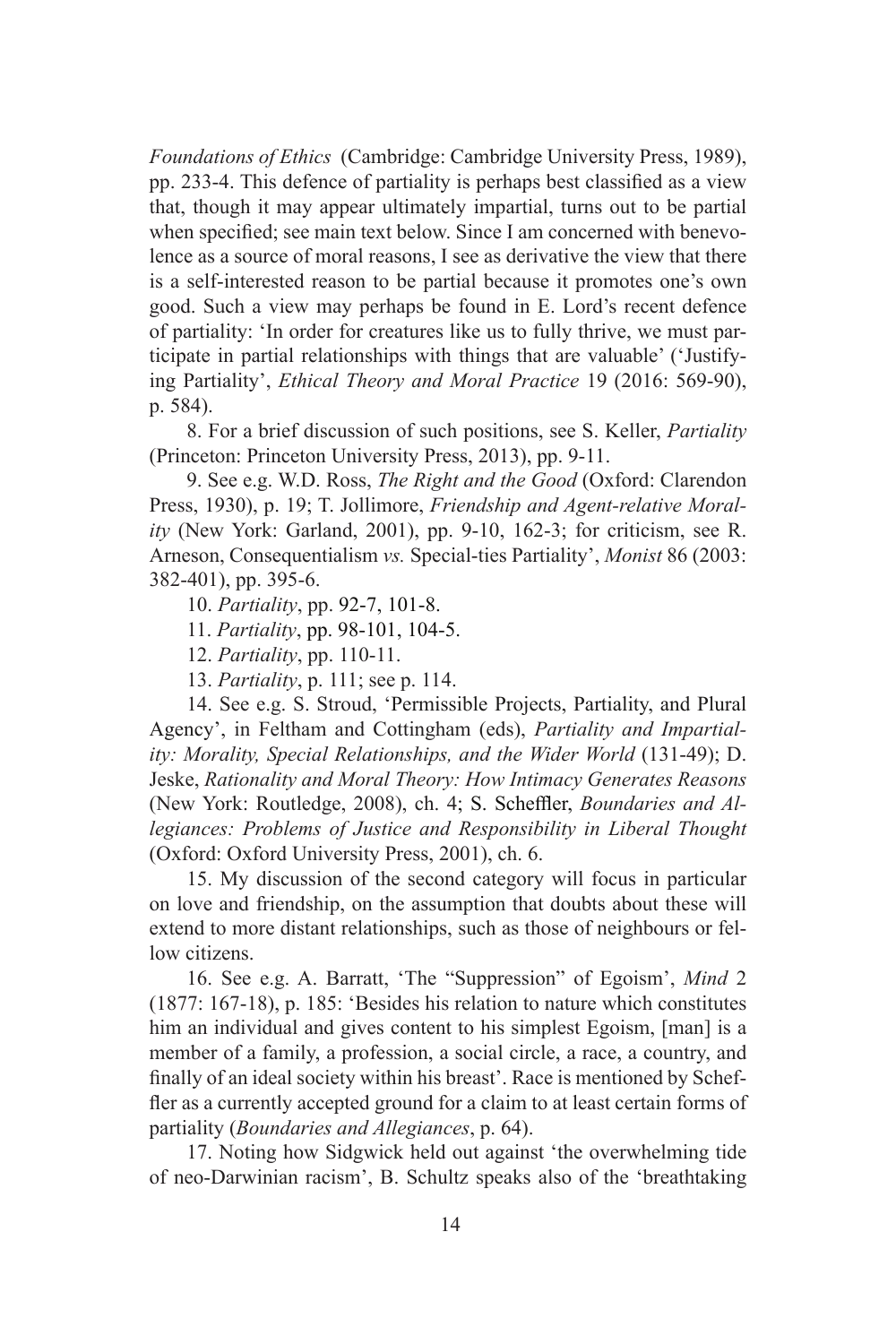fatuity with which Sidgwick designates unfamiliar peoples "lower" or "semi-civilised" or "savage", with perfect insouciance consigning their ways of life to extinction' (*Henry Sidgwick: Eye of the Universe* (Cambridge: Cambridge University Press, 2004), pp. 639-40).

18. See e.g. J. Cottingham, 'Partiality, Favouritism and Morality', *Philosophical Quarterly* 36 (1986: 357-73), p. 359; J. Rachels, 'Morality, Parents, and Children', repr. in *Can Ethics Provide Answers?* (Lanham: Rowman and Littlefield, 1997, 231-33), p. 216; C. Wellman, 'Relational Facts in Liberal Political Theory: Is there Magic in the Pronoun "My"?', *Ethics* 110 (2000: 537-62), pp. 552-3; Kolodny, 'Which Relationships Justify Partiality? General Considerations and Problem Cases', p. 170.

19. I am understanding 'racism' here in a thin and ahistorical way, as merely the view that an agent always has a non-derivative reason to give some moral priority to members of her own race, the intended implication of the challenge being that this property is often as irrelevant as, say, the fact that someone was born on a Thursday. Racism so construed is consistent, for example, with valuing to some degree members of other races or their ways of life (cf. T. Jollimore, 'Friendship without Partiality?', *Ratio* 13 (2000: 69-82), p.81). In his 'Egoism' (printed as an appendix to S. Rachels and T. Alter, 'Nothing Matters in Survival', *Journal of Ethics* 9 (2005, 311-30)), J. Rachels argues that the preference for oneself over others is analogous to racism of the kind I have in mind. I leave aside also forms of racism according to which all ought to give some priority to one particular race or sub-set of races.

20. Utilitarians do have to deal with the objection that they may require racism in practice. But they do not have to defend any disanalogy between racism and other partial relations; for them, all such relations are, if important, only derivatively so.

21. On the implications of human evolution for our view of partiality, see the discussion of P. Singer and K. Lazari-Radek's paper 'The Objectivity of Ethics and the Unity of Practical Reason' on the PEASoup blog: [http://peasoup.typepad.com/peasoup/2012/12/ethics-discussions](http://peasoup.typepad.com/peasoup/2012/12/ethics-discussions-at-pea-soup-katarzyna-de-lazari-radek-and-peter-singer-the-objectivity-of-ethics-1.html)[at-pea-soup-katarzyna-de-lazari-radek-and-peter-singer-the-objectivity](http://peasoup.typepad.com/peasoup/2012/12/ethics-discussions-at-pea-soup-katarzyna-de-lazari-radek-and-peter-singer-the-objectivity-of-ethics-1.html)[of-ethics-1.html](http://peasoup.typepad.com/peasoup/2012/12/ethics-discussions-at-pea-soup-katarzyna-de-lazari-radek-and-peter-singer-the-objectivity-of-ethics-1.html) On racism, see e.g. M.P. Burns and J.A. Sommerville, '"I Pick You": The Impact of Fairness and Race on Infants' Selection of Social Partners', *Frontiers of Psychology* 12 February 2014, [https://doi.](https://doi.org/10.3389/fpsyg.2014.00093) [org/10.3389/fpsyg.2014.00093](https://doi.org/10.3389/fpsyg.2014.00093).

22. See e.g. Kolodny, 'Which Relationships Justify Partiality? General Considerations and Problem Cases', p. 189

23. *Boundaries*, p. 107; note also his 'Projects, Relationships, and Reasons', in R.J. Wallace, P. Pettit, S. Scheffler, and M. Smith (eds),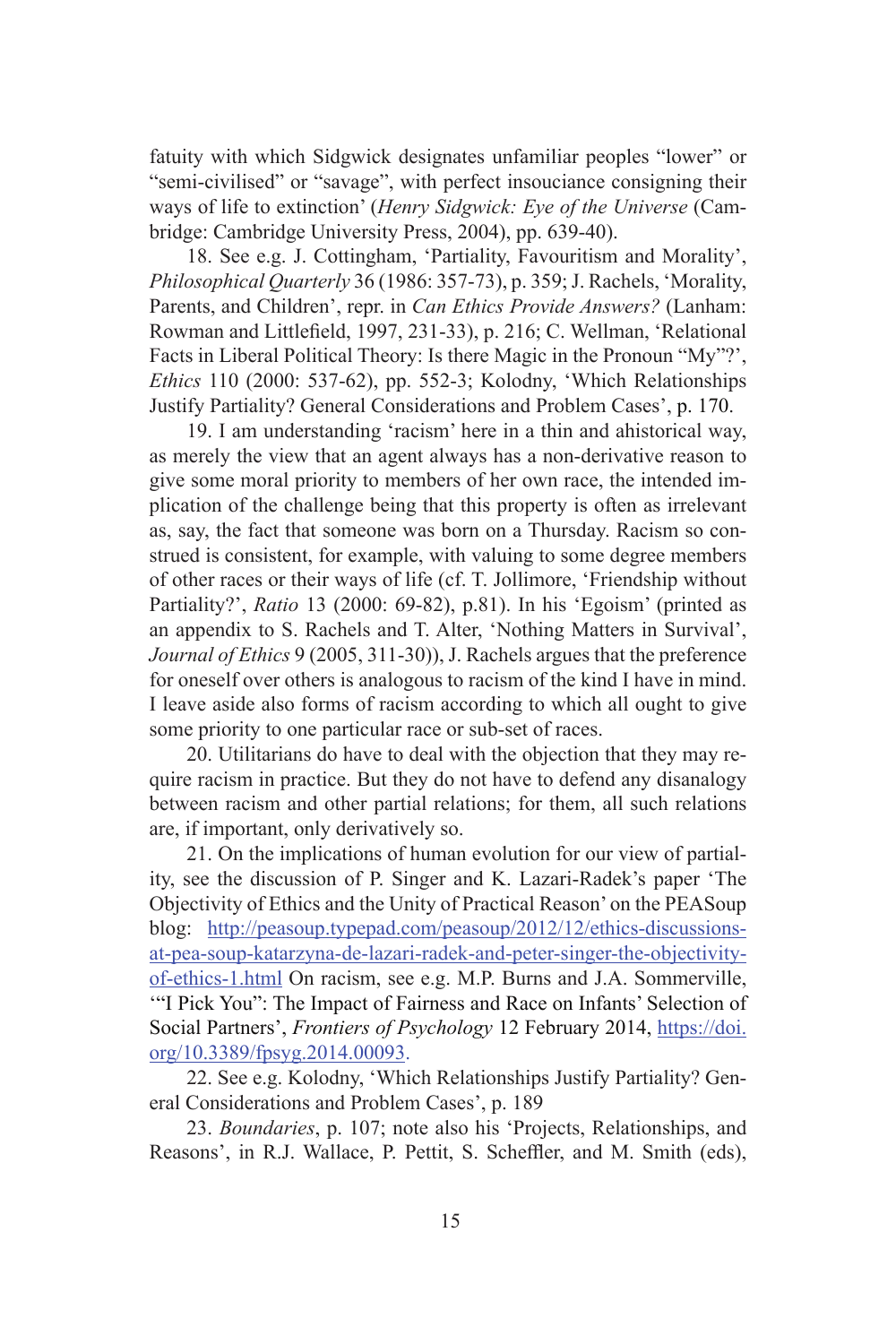*Reason and Value: Themes from the Philosophy of Joseph Raz* (Oxford: Clarendon Press, 2004, 246-69), p. 258, n. 10.

24. See Scheffler, *Boundaries*, pp. 58, 107. Impartial views such as utilitarianism have long been criticized for their lack of realism: human beings, it is said, are just not capable of pure impartiality. That may well be true, but it is also the case that they are capable of significantly greater impartiality. Consider Christmas. Deloitte ([https://dupress.deloitte.com/](https://dupress.deloitte.com/dup-us-en/industry/retail-distribution/holiday-retail-sales-consumer-survey.html?id=us:2em:3na:holiday:dup3524:awa:cip:102616) [dup-us-en/industry/retail-distribution/holiday-retail-sales-consumer](https://dupress.deloitte.com/dup-us-en/industry/retail-distribution/holiday-retail-sales-consumer-survey.html?id=us:2em:3na:holiday:dup3524:awa:cip:102616)[survey.html?id=us:2em:3na:holiday:dup3524:awa:cip:102616](https://dupress.deloitte.com/dup-us-en/industry/retail-distribution/holiday-retail-sales-consumer-survey.html?id=us:2em:3na:holiday:dup3524:awa:cip:102616)) estimate that in 2016 US citizens spent \$1 trillion during the Christmas period, much of which will have been on gifts for family, friends, and colleagues. If we accept Jeffrey Sachs's claim that to end extreme world poverty in twenty years would cost around \$175 billion p.a. (*The End of Poverty: How We Can Make it Happen in our Lifetime* (New York: Penguin, 2005)), then it seems that Americans would need to channel less than one fifth of their current Christmas spending into overseas development to bring to an end within two decades the terrible injustice and suffering caused by extreme world poverty. Arguments for partiality often appeal to its benefits (see e.g. Scheffler, *Boundaries*, p. 63); but in its present form its costs, like those of racism and other widely criticized forms of partiality, are enormous. As I have noted, impartialists justify some forms of partiality derivatively with reference to their benefits. Given both the benefits of partiality, and the costs of the extreme partiality now practised across the world, the practical implications of a philosophically impartialist view and of a plausible philosophically partialist view are likely to be much closer than philosophical defenders of partiality tend to suggest.

25. *Methods*, p. 248. Sidgwick includes his discussion of parental duties to children under this heading, perhaps because, unlike those of friendship, such relationships are not voluntarily chosen relationships with already existing individuals. He does not go on to discuss race further, claiming that 'it would be tedious to go in detail through all the degrees of consanguinity', and that the more remote the degree, the more vague the alleged duty.

26. *Methods*, pp. 248-54; 345-9.

27. *Methods*, pp. 346-7.

28. Sidgwick, *The Methods of Ethics* (1<sup>st</sup> edn., London: Macmillan, 1874), pp. 25-6.

29. *Methods*, pp. 373-4.

30. See e.g. D. Archard, 'What's Blood Got to Do with It? The Significance of Natural Parenthood', *Res Publica* 1 (1995: 91-106); M. Austin, 'The Failure of Biological Accounts of Parenthood', *Journal of Value*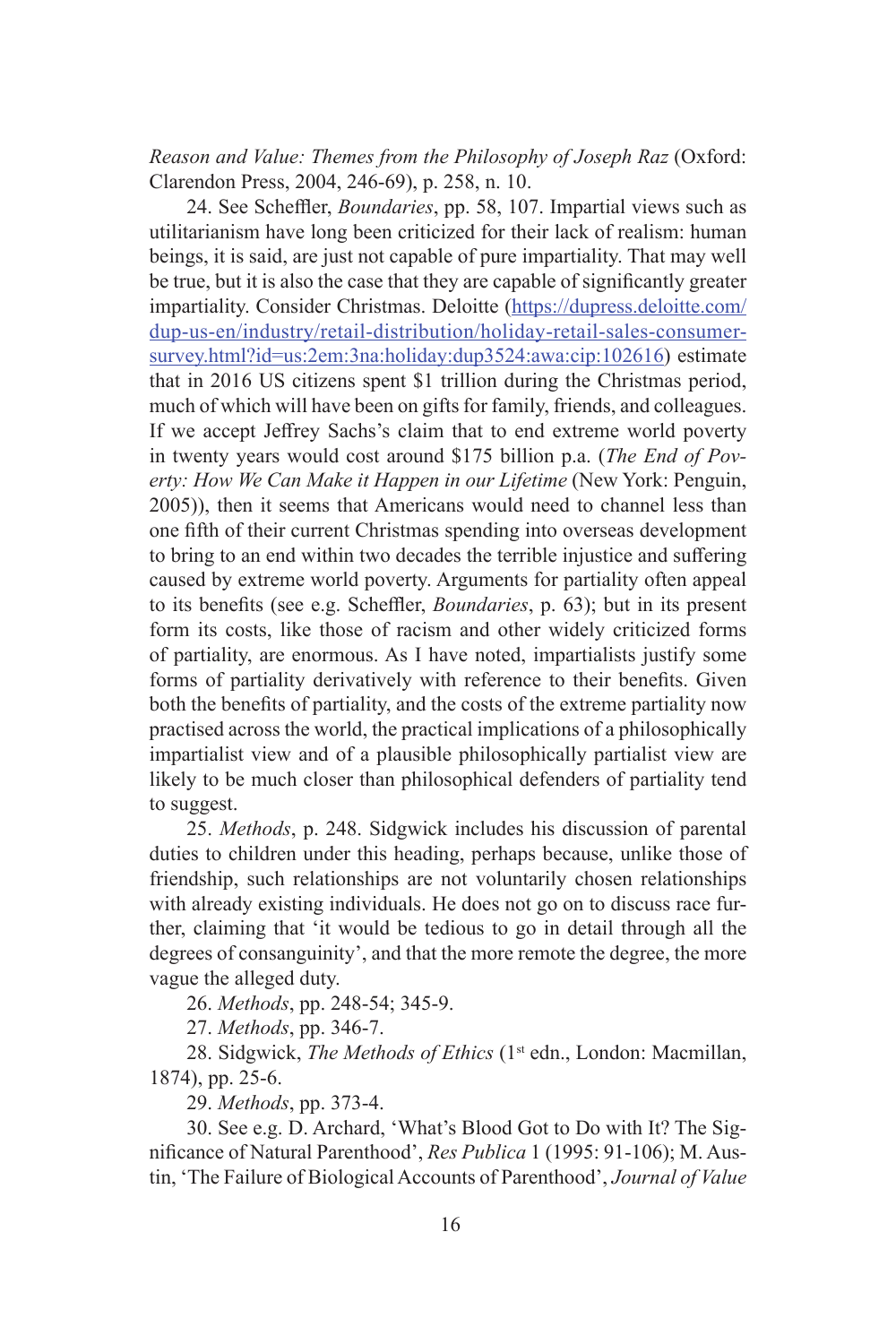*Inquiry* 38 (2004: 499-51), pp. 499-500; N. Kolodny, 'Which Relationships Justify Partiality? The Case of Parents and Childen', *Philosophy and Public Affairs* 38 (2010: 37-75); T. Rulli, 'Preferring a Genetically Related Child', *Journal of Moral Philosophy* 6 (2016: 669-98), p. 692. As always, it is important to ask a proponent of the normative significance of the genetic relation whether it grounds an ultimate or merely derivative reason. Kolodny (pp. 70-73) provides a suggestive argument for ultimate significance based on an analogy with egoistic concern. The argument is of course double-edged: the case below suggests that any attempt to base the rationality of egoistic concern on a diachronic genetic relationship will itself fail. D. Brink's arguments for partiality based on analogies with the rationality of self-interest are also doubleedged in this way; see 'Rational Egoism, Self, and Others', in O. Flanagan and A. Rorty (eds), *Identity, Character, and Morality* (Cambridge, MA: MIT Press, 1990, 339-78), pp. 339-78; 'Self-love and Altruism', *Social Philosophy and Policy* 14 (1997: 127-57), pp 138-41; 'Rational Egoism and the Separateness of Persons', in J. Dancy (ed.), *Reading Parfit* (Oxford: Blackwell, 1997, 96-134), pp. 126-8; 'Impartiality and Associative Duties', *Utilitas* 13 (2001, 152-72), pp. 166-9. For a helpful account of the social bases of belief in the significance of genetic ties, see S. Haslanger, 'Family, Ancestry and Self: What is the Moral Significance of Biological Ties?', *DSpace@MIT* (2009), [https://dspace.mit.](https://dspace.mit.edu/handle/1721.1/64650) [edu/handle/1721.1/64650.](https://dspace.mit.edu/handle/1721.1/64650)

31. It might be claimed that the some of the various factors I isolate may be morally relevant when brought together in a single case. They may be, but some argument would be required to show how two morally irrelevant properties could combine to become morally relevant. Note also that the unusual nature of the cases helps avoid our assessment of them being distorted by common-sense intuitions concerning partiality of the very kind we are seeking to hold up to the light (e.g. our view that a long-lost child who knocks on our door asking to meet us should not be treated like a mere stranger).

32. See e.g. O. O'Neill, 'Begetting, Bearing, and Rearing', in O. O'Neill and W. Ruddick (eds), *Having Children: Philosophical and Legal Reflections on Parenthood* (New York: Oxford University Press, 25- 38); D. Archard, 'The Obligations and Responsibilities of Parenthood', in D. Archard and D. Benatar (eds), *Procreation and Parenthood: The Ethics of Rearing Children* (New York: Oxford University Press, 2010, 103-27), pp. 100-11; L. Porter, 'Why and How to Prefer a Causal Account of Parenthood', *Journal of Social Philosophy* 45 (2014: 182-202), pp. 191-8; S. Olsaretti, 'Liberal Equality and the Moral Status of Parent-Child Relationships', in D. Sobel, P. Vallentyne, and S. Wall (eds), *Ox-*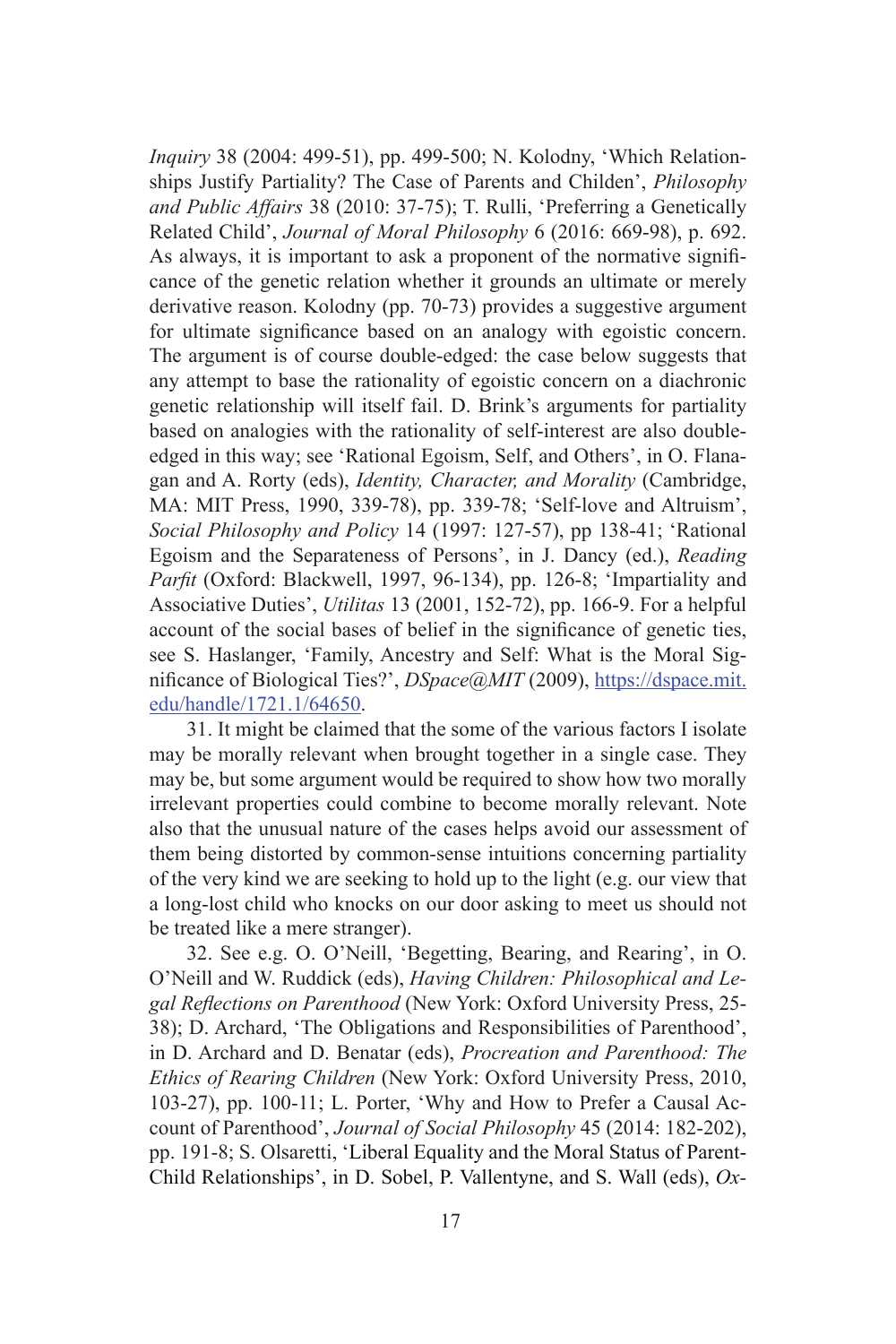*ford Studies in Political Philosophy*, vol. 3 (Oxford: Oxford University Press, 2017, 58-83); L. Ferracioli, 'Procreative-parenting, Love's Reasons and the Demands of Morality', *Philosophical Quarterly* 68 (2018, 77-97).

33. See e.g. D.Jeske, 'Families, Friends, and Special Obligations', *Canadian Journal of Philosophy* 28 (1998, 527-56). I take the merely biological aspects of the gestational relationship to be open to counterexamples similar to those in this section. The concern felt by a gestational parent I am assuming to be analogous to the social relationships discussed in the following section. For a helpful discussion of the distinction between genetic and gestational parenting, see A. Gheaus, 'Biological Parenthood: Gestational not Genetic', *Australasian Journal of Philosophy* 96 (2018: 225-40).

34. See M.O. Hardimon, 'Role Obligations', *Journal of Philosophy* (1994: 333-63), p. 336.

35. For a similar case, see that of 'Fred Simmons', in N. Kolodny, 'Love as Valuing a Relationship', *Philosophical Review* 112 (2003, 135- 89), pp. 144-5.

36. Contingency itself is not objectionable, of course. My promise to you may be a contingent matter. But that — if there is an ultimate duty to keep promises — makes my duty to you to fulfil that promise grounded and non-arbitrary in a way that Titania's alleged partial reason is not.

37. It may be suggested by a defender of a broadly 'internalist' view of reasons that Titania's concern for Bottom grounds a reason of partiality (see B. Williams, 'Internal and External Reasons', repr. in his *Moral Luck* (Cambridge: Cambridge University Press, 1981), 101-13). It is unclear how such a version of internalism can answer the racial analogy challenge.

38. Some might claim that what happens to Titania is especially objectionable since her will is dominated by another person. A version of the story could then be told in which the juice happens to drip as sap from an overhanging branch.

39. For a good defence of this view as applied to romantic love, see S. Keller, 'How do I Love Thee? Let me Count the Properties', *American Philosophical Quarterly* 37 (2000: 163-73); For a helpful critical account of the view in general, see Kolodny, 'Love as Valuing a Relationship', pp. 138-42. The role of attachment to what is impersonally valuable in creating meaning is elucidated in J. Raz, *Value, Respect, and Attachment* (Cambridge: Cambridge University Press, 2001), p. 19.

40. 'A Critique of Utilitarianism', in J. Smart and B. Williams, *Utilitarianism: For and Against* (Cambridge: Cambridge University Press, 1973, 77-150), pp. 113, 116; 'Persons, Character, and Morality', repr. in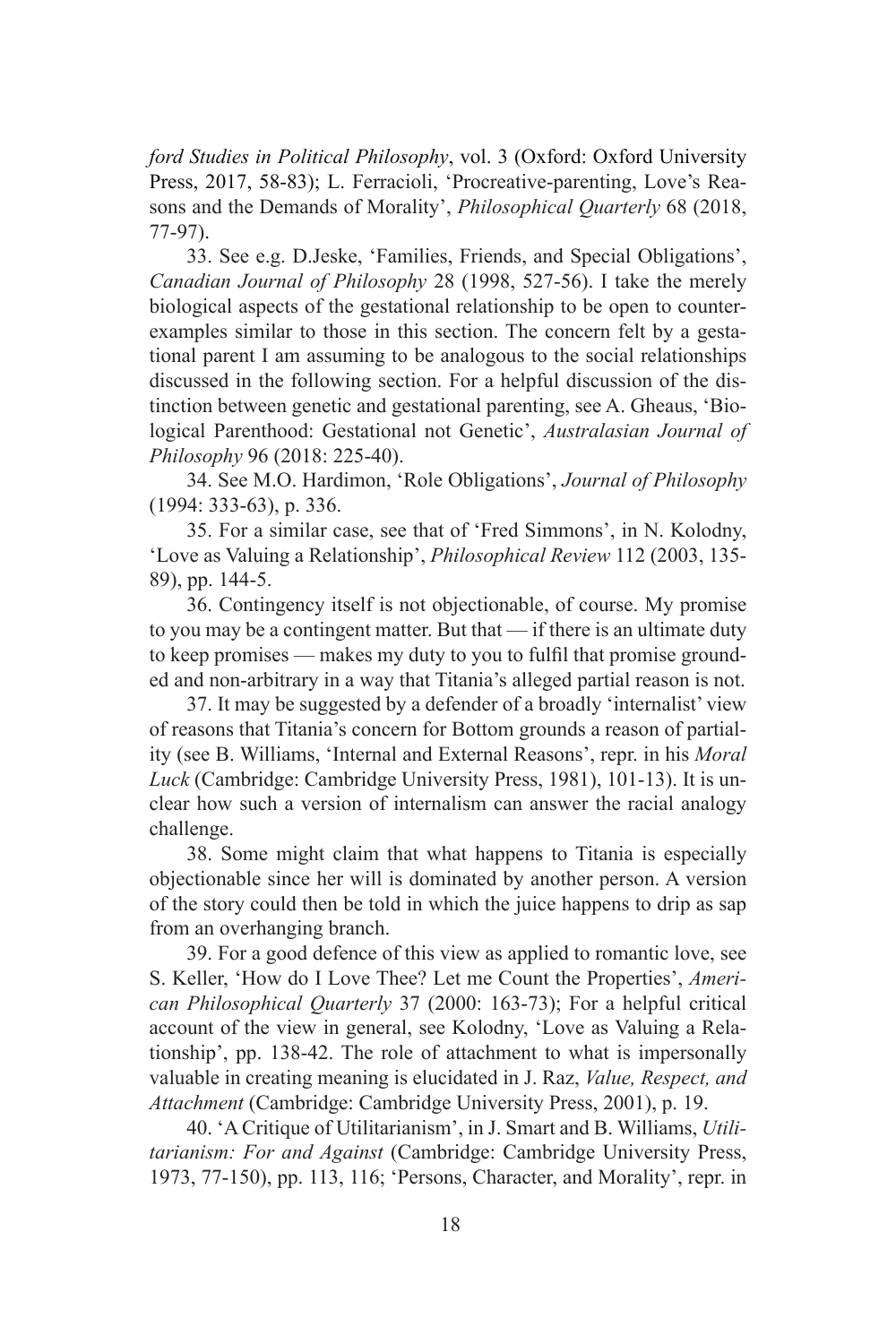*Moral Luck* (Cambridge: Cambridge University Press, 1981, 1-19), pp. 12, 14, 16. See S. Wolf, 'Morality and Partiality', *Philosophical Perspectives* 6 (1992:): 243-259.

41. Kolodny, 'Love as Valuing a Relationship', pp. 135-6, 162-3; Which Relationships Justify Partiality? General Considerations and Problem Cases', pp. 182-4. See also Brink, 'Self-love and Altruism', p. 143; 'Eudaimonism, Love and Friendship, and Politicial Community', *Social Philosophy and Policy* 16 (1999, 253-89), pp. 266, 270; 'Impartiality and Associative Duties', *Utilitas* 13 (2001, 152-72), pp. 159-64; N. Delaney, 'Romantic Love and Loving Commitment: Articulating a Modern Ideal, *American Philosophical Quarterly* 33 (1996: 375-405), p. 96.

42. *Methods*, pp. 259-61.

43. The case is adapted from P. Abelard, *Ethics*, in *Peter Abelard's*  Ethics, ed. D. Luscombe (Oxford: Clarendon Press, 1971), 48.13-30.

44. My argument against gratitude in this section is analogous in certain ways to what Scheffler calls 'the distributive objection' to the claim that we have certain special responsibilities to others (see e.g. *Boundaries*, pp. 83-6). But my suggestion is not that priority based on gratitude is unfair, since this is consistent with there being a pro tanto reason to give such priority, but that the notion of gratitude is internally undermining to the point of practical irrelevance. I am relying on a broader version of what Adam Smith calls the 'equitable maxim', according to which blameworthiness and praiseworthiness depend on a person's intentions, not on irrelevant factors over which they have no control (see *The Theory of the Moral Sentiments*, ed. D.Raphael and A. Macfie (Indianapolis: Liberty Fund, 1982), II.iii.intro.1-5). The maxim I have in mind applies to rewards other than praise, and is a matter not of equity or justice, but of reasonableness. It seems plain unreasonable to give someone priority over another merely because, by accident, she has succeeded in benefiting one. Here we see the same arbitrariness and contingency as in the Titania cases above. (The problem for partiality of differential luck is well stated by Rachels, 'Morality, Parents, and Children', pp. 214-16.)

45. 'Freedom and Resentment', repr. in Gary Watson (ed.), *Free Will* (Oxford: Oxford University Press, 2nd edn., 2003, 72-93), p. 83.

46. *Boundaries*, p. 42.

47. This Lindley Lecture was delivered at the University of Kansas in April 2018. I am most grateful to the Dept. of Philosophy for the invitation, and to the audience at the lecture for very helpful comments and discussion. I wish to thank also audiences at the Australian Catholic University, the Ludwig-Maximilians-Universität (Munich), the Universidade Federal de Santa Catarina (Florianopolis), the University of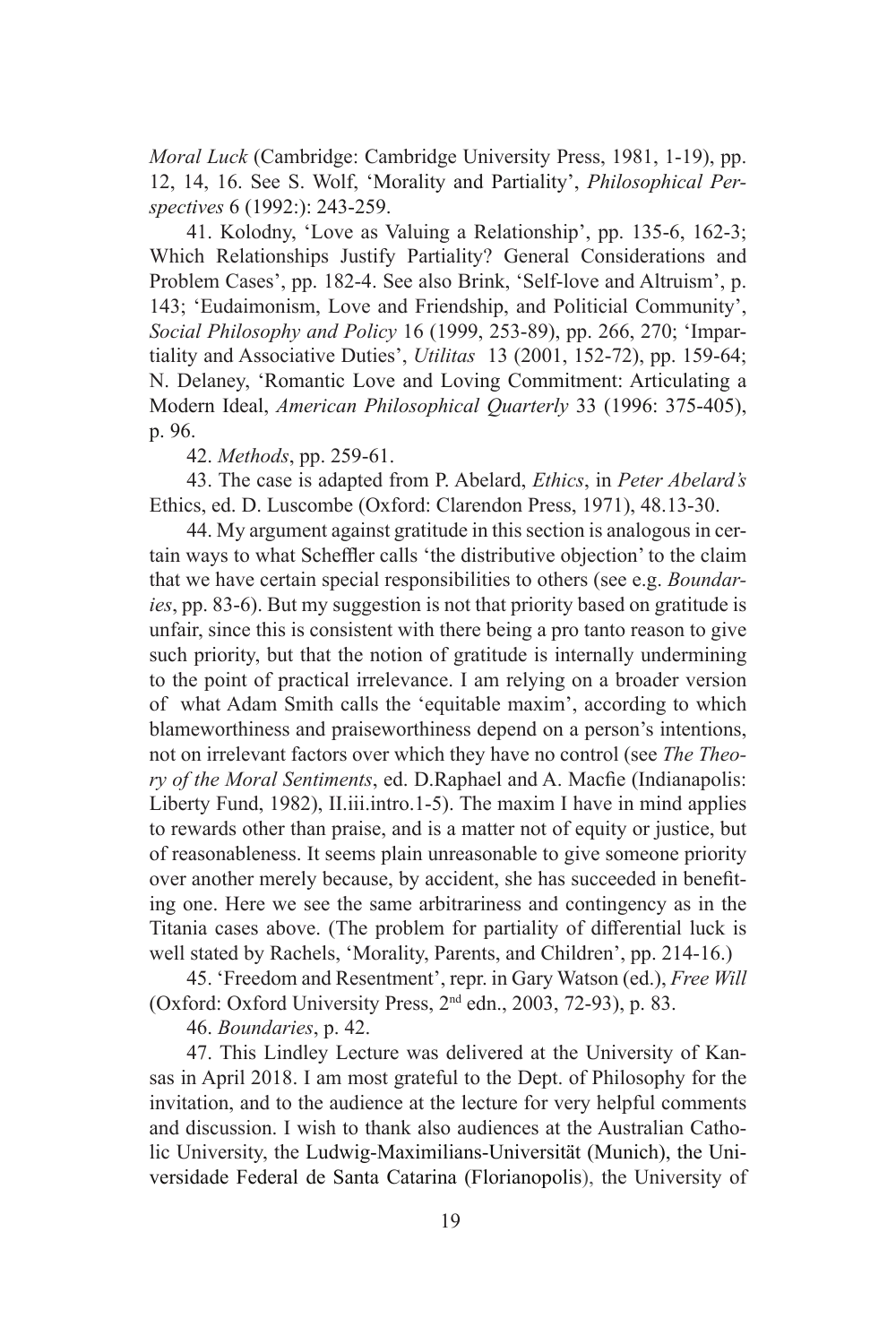Salzburg, the University of London, Tel-Hai College, and the Hebrew University of Jerusalem; and the following for many valuable insights: Ralf Bader, Nigel Bowles, David Brink, Tony Coady, Dale Dorsey, Tom Douglas, Linda Eggert, Ben Eggleston, Amanda Greene, Bashshar Haydar, David Heyd, Brad Hooker, Joe Horton, Simon Keller, Ben Lange, Eli Pitcovski, Jonathan Pugh, Theron Pummer, Richard Rowland, Shlomi Segall, Margaret Shea, Christian Seidel, John Skorupski, and Preston Werner.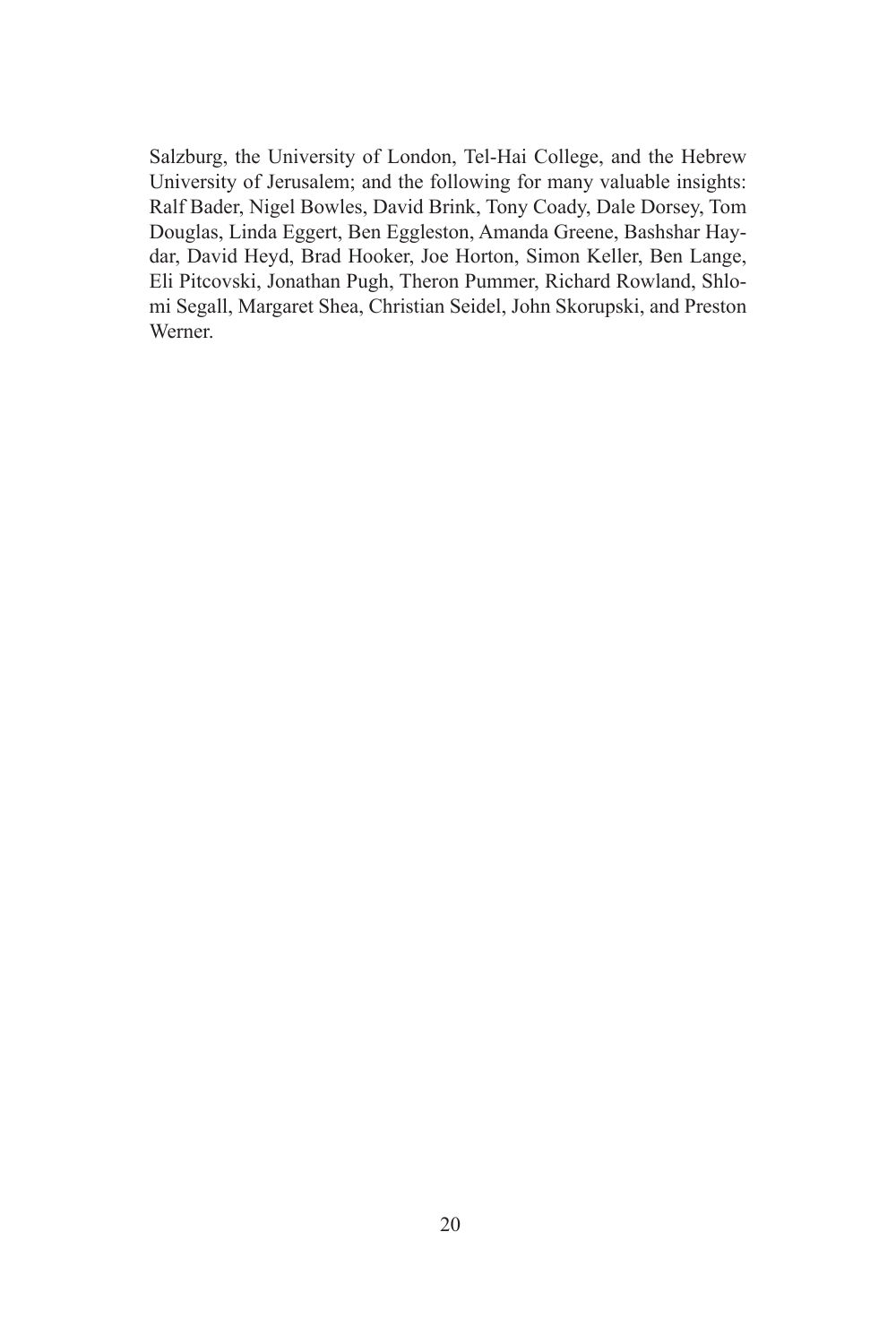Most of the following lectures are now available on-line at http://kuscholarworks. ku.edu for free download. The lectures with the \* notation are only available in print from the Department of Philosophy at a price of \$5.00 plus \$1.00 for handling (\$6.00 per lecture).

| 1961 | "The Idea of Man — An Outline of Philosophical Anthropology."          |
|------|------------------------------------------------------------------------|
|      | By José Ferrater Mora, Professor of Philosophy, Bryn Mawr College.     |
| 1962 | "Changes in Events and Changes in Things."                             |
|      | By A. N. Prior, Professor of Philosophy, University of Manchester.     |
| 1963 | "Moral Philosophy and the Analysis of Language."                       |
|      | By Richard B. Brandt, Professor of Philosophy, Swarthmore College.     |
| 1964 | "Human Freedom and the Self."                                          |
|      | By Roderick M. Chisholm, Professor of Philosophy, Brown Univer-        |
|      | sity.                                                                  |
| 1965 | "Freedom of Mind."                                                     |
|      | By Stuart Hampshire, Professor of Philosophy, Princeton University.    |
| 1966 | "Some Beliefs about Justice."                                          |
|      | By William K. Frankena, Professor of Philosophy, University of         |
|      | Michigan.                                                              |
| 1967 | "Form and Content in Ethical Theory."                                  |
|      | By Wilfrid Sellars, Professor of Philosophy, University of Pittsburgh. |
| 1968 | "The Systematic Unity of Value."                                       |
|      | By J. N. Findlay, Clark Professor of Philosophy, Yale University.      |
| 1969 | "Buber and Buberism — A Critical Evaluation."                          |
|      | By Paul Edwards, Professor of Philosophy, Brooklyn College of the      |
|      | City University of New York.                                           |
| 1971 | "What Actually Happened."                                              |
|      | By P. H. Nowell-Smith, Professor of Philosophy, York University.       |
| 1972 | "Moral Rationality."                                                   |
|      | By Alan Gewirth, Professor of Philosophy, University of Chicago.       |
| 1973 | "Reflections on Evil."                                                 |
|      | By Albert Hofstadter, Professor of Philosophy, University of Califor-  |
|      | nia, Santa Cruz.                                                       |
| 1974 | "What is Dialectical?"                                                 |
|      | By Paul Ricoeur, Professor of Philosophy, University of Paris and      |
|      | University of Chicago.                                                 |
| 1975 | "Some Confusions about Subjectivity."                                  |
|      | By R. M. Hare, White's Professor of Moral Philosophy at Oxford         |
|      | University and Fellow of Corpus Christi College.                       |
| 1976 | "Self-Defense and Rights."                                             |
|      | By Judith Jarvis Thomson, Professor of Philosophy, Massachusetts       |
|      | Institute of Technology.                                               |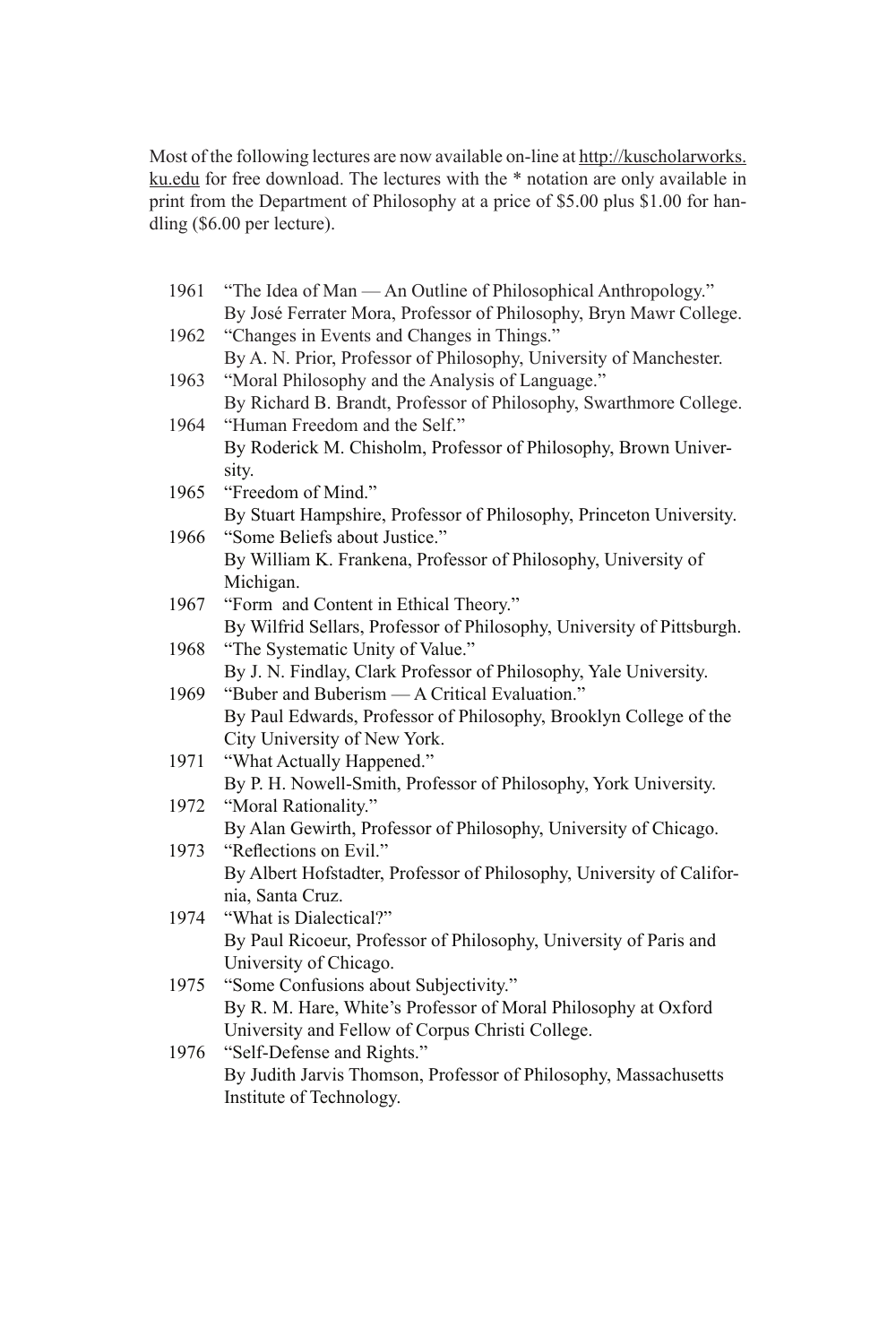| 1977  | "What is Humanism?"                                                  |
|-------|----------------------------------------------------------------------|
|       | By Georg Henrik von Wright, Research Professor of Philosophy, The    |
|       | Academy of Finland.                                                  |
| *1978 | "Moral Relativism."                                                  |
|       | By Philippa Foot, Senior Research Fellow, Somerville College,        |
|       | Oxford; and Professor of Philosophy, University of California, Los   |
|       | Angeles.                                                             |
| 1979  | "The Idea of the Obscene."                                           |
|       | By Joel Feinberg, Professor of Philosophy, University of Arizona.    |
| 1980  | "Goods Beyond Price and Other Apparent Anachronisms."                |
|       | By Warner Wick, Professor of Philosophy, University of Chicago.,     |
| 1981  | "Morality, Property and Slavery."                                    |
|       | By Alan Donagan, Professor of Philosophy, University of Chicago.,    |
| *1982 | "Expressing Evaluations."                                            |
|       | By Donald Davidson, Professor of Philosophy, University of Califor-  |
|       | nia, Berkeley.                                                       |
| 1983  | "How Not to Solve Ethical Problems."                                 |
|       | By Hilary Putnam, Professor of Philosophy, Harvard University.       |
| 1984  | "Is Patriotism a Virtue?"                                            |
|       | By Alasdair MacIntyre, W. Alton Jones Professor of Philosophy,       |
|       | Vanderbilt University.                                               |
| 1985  | "How Free Does the Will Need to Be?"                                 |
|       | By Bernard Williams, Provost of King's College Cambridge.            |
| 1986  | "Moral Agent and Impartial Spectator."                               |
|       | By Gilbert Harmon, Professor of Philosophy, Princeton University.    |
| 1987  | "Projection and Truth in Ethics."                                    |
|       | By John McDowell, Professor of Philosophy, University of Pitts-      |
|       | burgh.                                                               |
| 1988  | "The Politics of Imagination."                                       |
|       | By Arthur Danto, Professor of Philosophy, Columbia University.       |
| 1989  | "Constituting Democracy."                                            |
|       | By David Gauthier, Distinguished Service Professor of Philosophy,    |
|       | University of Pittsburgh.                                            |
| 1990  | "Justice and the Good Life."                                         |
|       | By Ronald Dworkin, Professor of Jurisprudence, Oxford University,    |
| 1991  | New York University Law School.<br>"Equality or Priority?"           |
|       | By Derek Parfit, Professor of Philosophy, All Souls College, Oxford, |
|       | Harvard University.                                                  |
| 1992  | "Objectivity and Position."                                          |
|       | By Amartya Sen, Lamont University Professor and Professor of Eco-    |
|       | nomics and Philosophy, Harvard University.                           |
| 1994  | "Families, Nations, and Strangers."                                  |
|       | By Samuel Scheffler, Professor of Philosophy, University of Califor- |
|       | nia, Berkeley.                                                       |
|       |                                                                      |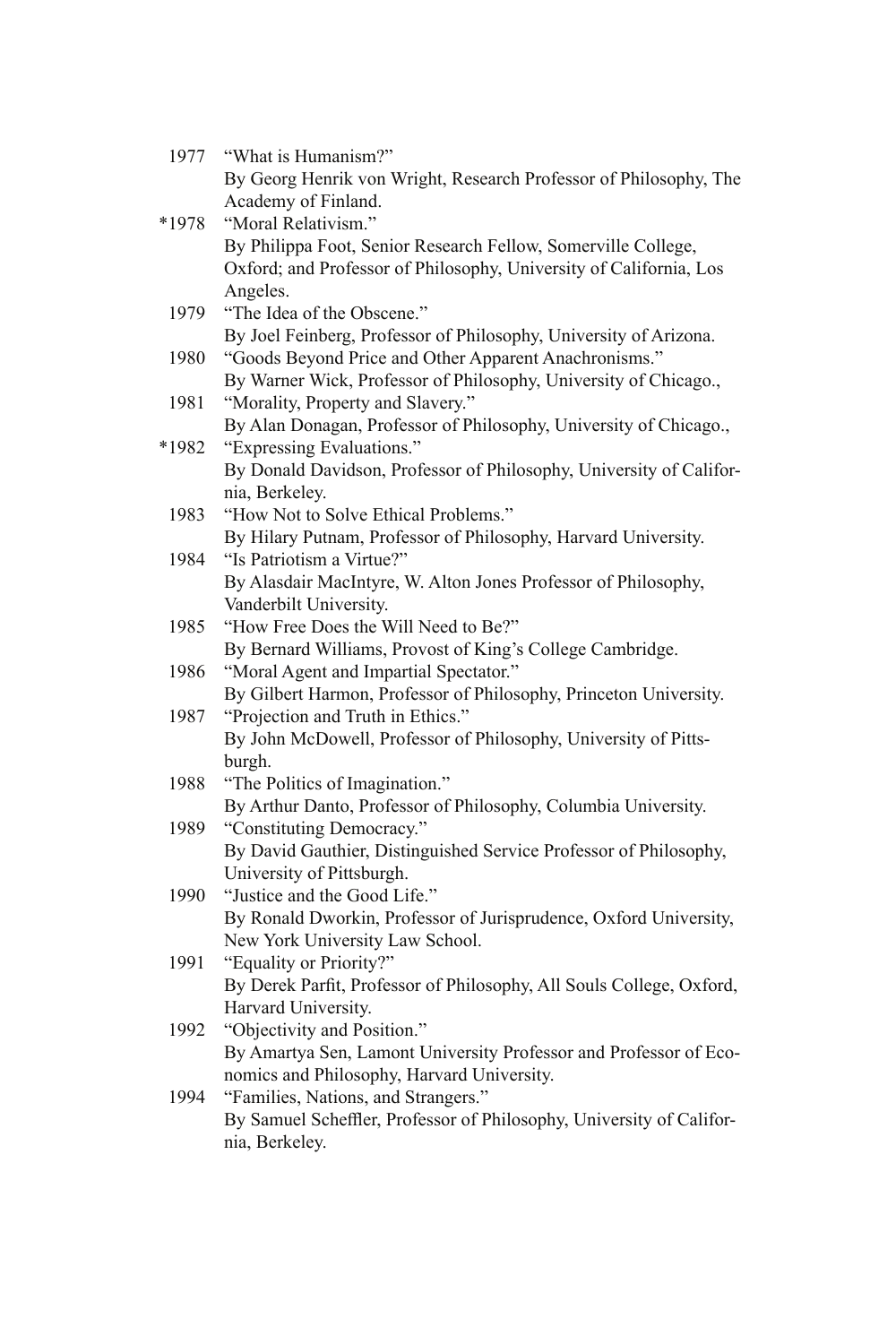| 1995  | "Wittgenstein on Practice and the Myth of the Giving."               |
|-------|----------------------------------------------------------------------|
|       | By Susan Hurley, Professor of Political and Ethical Theory, Univer-  |
|       | sity of Warwick.                                                     |
| 1996  | "The Diversity of Objections to Inequality."                         |
|       | By T. M. Scanlon, Alford Professor of Natural Religion, Moral Phi-   |
|       | losophy, and Civil Polity, Harvard University.                       |
| 1997  | "The Feminist Critique of Liberalism."                               |
|       | By Martha C. Nussbaum, Ernst Freund Professor of Law and Ethics,     |
|       | University of Chicago.                                               |
| 1998  | "A Second-Best Morality."                                            |
|       | By Joseph Margolis, Professor of Philosophy, Temple University.      |
| 1999  | "The Myth of Egoism."                                                |
|       | By Christine Korsgaard, Professor of Philosophy, Harvard University. |
| 2000  | "Civic and Cosmopolitan Justice"                                     |
|       | By Onora O'Neill, Professor and Principal of Newnham College,        |
|       | University of Cambridge.                                             |
| 2001  | "Some Mysteries of Love"                                             |
|       | By Harry Frankfurt, Professor of Philosophy, Princeton University.   |
| 2002  | "On Pictorial Representation"                                        |
|       | By Richard Wollheim, Professor of Philosophy, University of Califor- |
|       | nia, Berkeley.                                                       |
| 2003  | "Political Responsibility and Structural Injustice"                  |
|       | By Iris Marion Young, Professor of Political Science, University of  |
|       | Chicago.                                                             |
| 2004  | "Liberalism, Religion, and the Sources of Value"                     |
|       | By Simon Blackburn, Professor of Philosophy and Fellow of Trinity    |
|       | College, University of Cambridge.                                    |
| 2005  | "The Geometry of Desert"                                             |
|       | By Shelly Kagan, Clark Professor of Philosophy, Yale University.     |
| 2006  | "The Importance of Moral Rules and Principles"                       |
|       | By Thomas E. Hill, Jr., Kenan Professor, Department of Philosophy,   |
|       | University of North Carolina at Chapel Hill.                         |
| *2007 | "Is There a Human Right to Democracy? Beyond Interventionism         |
|       | and Indifference"                                                    |
|       | By Seyla Benhabib, Eugene Meyer Professor of Political Science and   |
|       | Philosophy, Yale University.                                         |
| 2008  | "Solidarity and the Root of the Ethical"                             |
|       | By David Wiggins, Wykeham Professor of Logic (Emeritus), Oxford      |
|       | University                                                           |
| 2009  | "Evolving Moral Knowledge"                                           |
|       | By Allan Gibbard, Richard B. Brandt Distinguished University Pro-    |
| 2010  | fessor, University of Michigan.<br>"Ought' Implies 'Can'"            |
|       | By James Griffin, White's Professor of Moral Philosophy, Emeritus,   |
|       | Oxford University.                                                   |
|       |                                                                      |
|       |                                                                      |